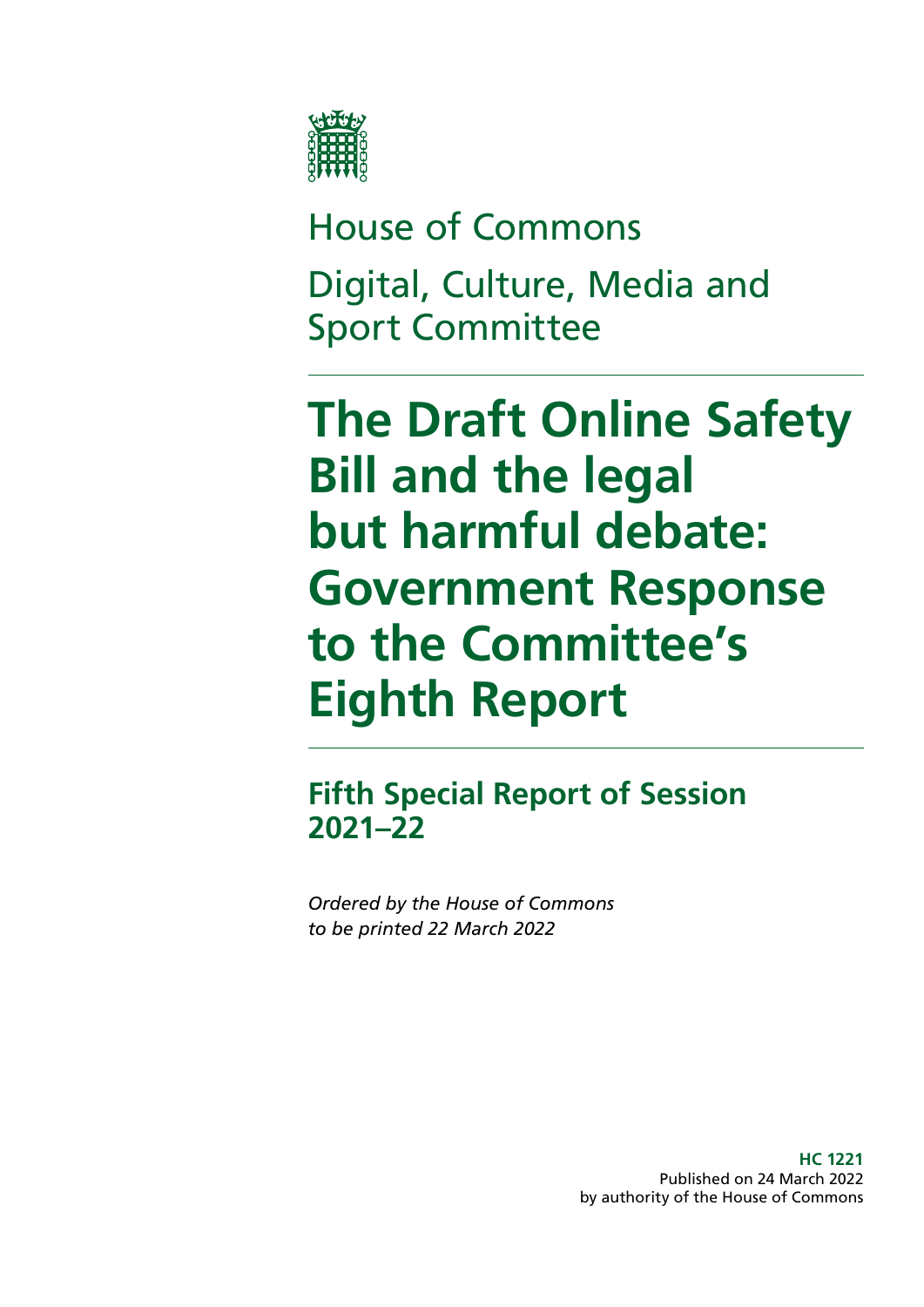### **The Digital, Culture, Media and Sport Committee**

The Digital, Culture, Media and Sport Committee is appointed by the House of Commons to examine the expenditure, administration and policy of the Department for Digital, Culture, Media and Sport and its associated public bodies.

#### **Current membership**

[Julian Knight MP](https://members.parliament.uk/member/4410/contact) (*Conservative, Solihull*) (Chair) [Kevin Brennan MP](https://members.parliament.uk/member/1400/contact) (*Labour, Cardiff West*) [Steve Brine MP](https://members.parliament.uk/member/4067/contact) (*Conservative, Winchester*) [Clive Efford MP](https://members.parliament.uk/member/165/contact) (*Labour, Eltham*) [Julie Elliott MP](https://members.parliament.uk/member/4127/contact) (*Labour, Sunderland Central*) [Rt Hon Damian Green MP](https://members.parliament.uk/member/76/contact) (*Conservative, Ashford*) [Dr Rupa Huq MP](https://members.parliament.uk/member/4511/contact) (*Labour, Ealing Central and Acton)* [Simon Jupp MP](https://members.parliament.uk/member/4862/contact) (*Conservative, East Devon*) [John Nicolson MP](https://members.parliament.uk/member/4415/contact) (*Scottish National Party, Ochil and South Perthshire*) [Jane Stevenson MP](https://members.parliament.uk/member/4750/contact) (*Conservative, Wolverhampton North East*) [Giles Watling MP](https://members.parliament.uk/member/4677/contact) (*Conservative, Clacton*)

#### **Powers**

The Committee is one of the departmental select committees, the powers of which are set out in House of Commons Standing Orders, principally in SO No. 152. These are available on the internet via [www.parliament.uk.](https://www.parliament.uk/)

#### **Publication**

© Parliamentary Copyright House of Commons 2022. This publication may be reproduced under the terms of the Open Parliament Licence, which is published at [www.parliament.uk/copyright](https://www.parliament.uk/copyright).

Committee reports are published on the Committee's website at [www.parliament.uk/dcmscom](https://committees.parliament.uk/committee/378/digital-culture-media-and-sport-committee/publications/) and in print by Order of the House.

#### **Committee staff**

The current staff of the Committee are Keely Bishop (Committee Operations Assistant), Andy Boyd (Committee Operations Manager), Joe Briggs (Committee Specialist), Laura Caccia (Second Clerk), Dr Conor Durham (Committee Specialist), Ollie Florence (Senior Media and Communications Officer), Lois Jeary (Committee Specialist), Dr Stephen McGinness (Clerk) and Billy Roberts (Media & Communications Officer).

#### **Contacts**

All correspondence should be addressed to the Clerk of the Digital, Culture, Media and Sport Committee, House of Commons, London SW1A 0AA. The telephone number for general enquiries is 020 7219 6188; the Committee's email address is dcmscom@parliament.uk.

You can follow the Committee on Twitter using [@CommonsDCMS](https://twitter.com/CommonsDCMS).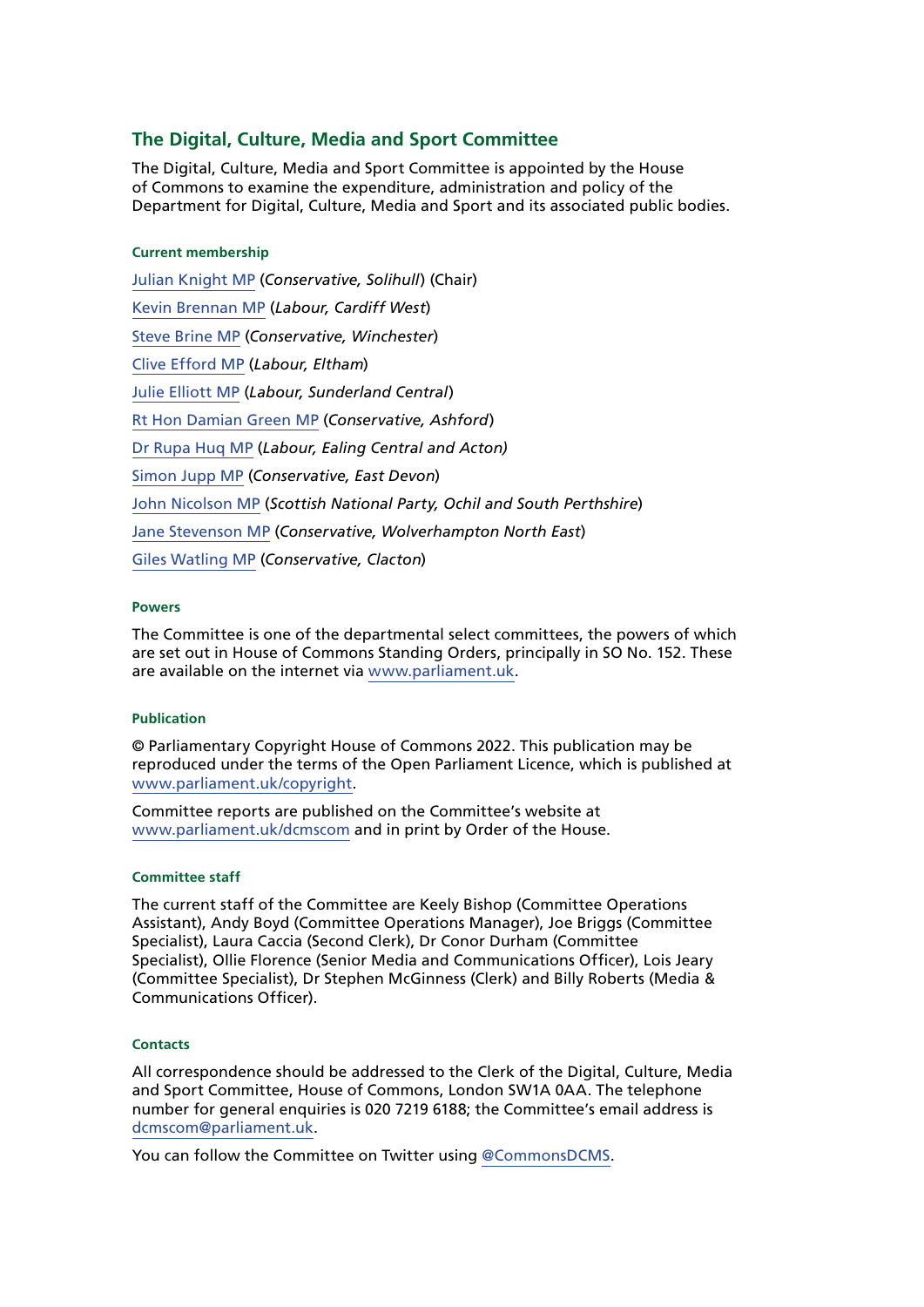# Fifth Special Report

The Digital, Culture, Media and Sport Committee published its Eighth Report of Session 2021–22, [The Draft Online Safety Bill and the legal but harmful debate](https://publications.parliament.uk/pa/cm5802/cmselect/cmcumeds/1039/report.html) (HC 1039), on 24 January 2022. The Government Response was received on 17 March 2022 and is appended below.

# Appendix: Government Response

## **Executive Summary**

#### *Objectives of the draft Online Safety Bill*

1. The internet has transformed our relationships, working environments and exposure to the wider world. UK citizens now use the internet more than ever. Internet usage across all adult age groups increased by nearly 10% from 2009 to 20191.<sup>1</sup> However, unfortunately not all of the internet offers a positive experience for users. 62% of adult internet users reported having had at least one potentially harmful online experience in 2020 – worryingly this figure increases to over 80% for  $12-15$  year olds.<sup>2</sup> That is why we have made our commitment to develop legislation that will enable the UK to be the safest place in the world to go online, and the best place to grow and start a digital business.

2. The main priority for this legislation is to protect the safety of internet users. Under the new laws, in-scope platforms will need to:

- a) **Tackle illegal content and activity** There will be no safe space for criminal content online. Platforms will have to quickly remove illegal content such as terrorist or child sexual abuse and exploitation material, and will not be allowed to promote it via algorithms.
- b) **Protect children** The strongest protections in our new laws are for children and young people. They will be protected from harmful or inappropriate content such as grooming, bullying, pornography and the promotion of self-harm and eating disorders.
- c) **Give adults greater control, while protecting freedom of expression:** This legislation will close the gap between what companies say they do, and what they actually do. Online content that is legal can still, in some cases, have a seriously damaging impact on adults, e.g. racist and misogynistic abuse or suicide and self-harm content which does not meet the criminal threshold. The largest and riskiest companies will need to set out clearly in terms and conditions what harmful material is allowed on their sites, and take effective action to enforce their terms and conditions. In doing this, the Bill will protect our core democratic rights – in particular the right to free expression, by increasing transparency about content moderation and ensuring users' can appeal arbitrary content and account removal.

<sup>1</sup> [Adults' Media use and Attitudes report' \(2005–2019\) – Ofcom](https://www.ofcom.org.uk/research-and-data/media-literacy-research/adults/adults-media-use-and-attitudes)

<sup>2</sup> [Internet users' experience of online harms – Ofcom and ICO \(2020\)](https://www.ofcom.org.uk/research-and-data/internet-and-on-demand-research/internet-use-and-attitudes/internet-users-experience-of-harm-online)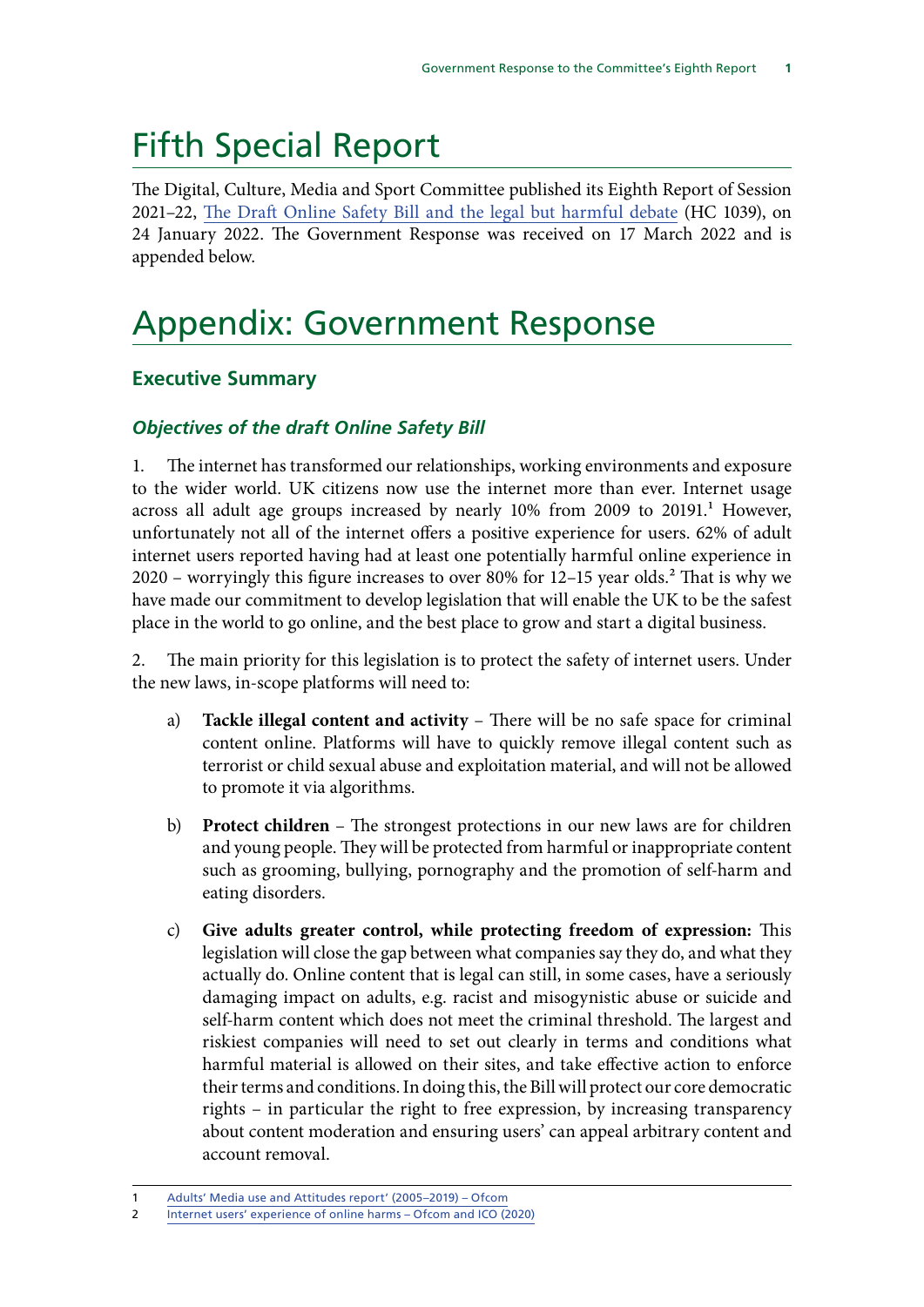3. The new legislation will achieve these outcomes by giving Ofcom powers to oversee and enforce the regulatory framework. The framework will remain proportionate and riskbased, and we are committed to ensuring that the legislation is flexible, with provisions in place that are futureproofed and subject to ongoing scrutiny.

## **Summary of the Committee's recommendations and Government responses**

4. The Government is grateful to the Committee for its report on the draft Bill. The breadth and depth of the inquiry and the range of evidence gathered underlines the importance of the Online Safety Bill.

5. The Committee made a number of recommendations about the draft Bill. The Government welcomes the report, which in many areas aligns with the Government's commitment to delivering groundbreaking legislation that makes the UK the safest place in the world to be online, while protecting freedom of expression. As a result, we are accepting eight of the Committee's recommendations. In some areas, we agree with the Committee's policy intent but intend to deliver it in a different way. There are some recommendations that we disagree with. In these instances, we have set out detailed rationale for the Government's position below. Further details are provided in the following chapters.

# **Key points in our response – Digital Markets and Digital advertising**

6. We welcome the Committee's interest in the UK's framework for digital regulation, in particular the Government's work on online advertising and digital markets. The Committee asked the Government to update on its work on online advertising and digital markets. The Government set out its plans for a new pro-competition regime for digital markets in a public consultation in July 2021. The new regime will boost innovation and growth through tackling economic harms. We are carefully considering responses to the consultation and will publish our response soon. We will legislate as soon as parliamentary time allows.

7. We published the Online Advertising Programme consultation on 9 March. The consultation seeks responses within a 12-week period and we are likely to publish our response to these in the autumn. The Online Safety Bill will also take immediate action in tackling fraudulent advertising.

# **Safety duties**

8. As stated above, the Bill's key objectives are to tackle illegal content and activity, protect children and give adults greater control, while protecting freedom of expression. We welcome the Committee's input on further clarifying and strengthening service providers' duties.

9. We agree with the Committee that illegal content should be subject to the most stringent measures. All services subject to the safety duties will be required to operate their services using systems and processes to proactively prevent users from encountering priority illegal content on their services. We also welcome the Committee's recommendation that the Bill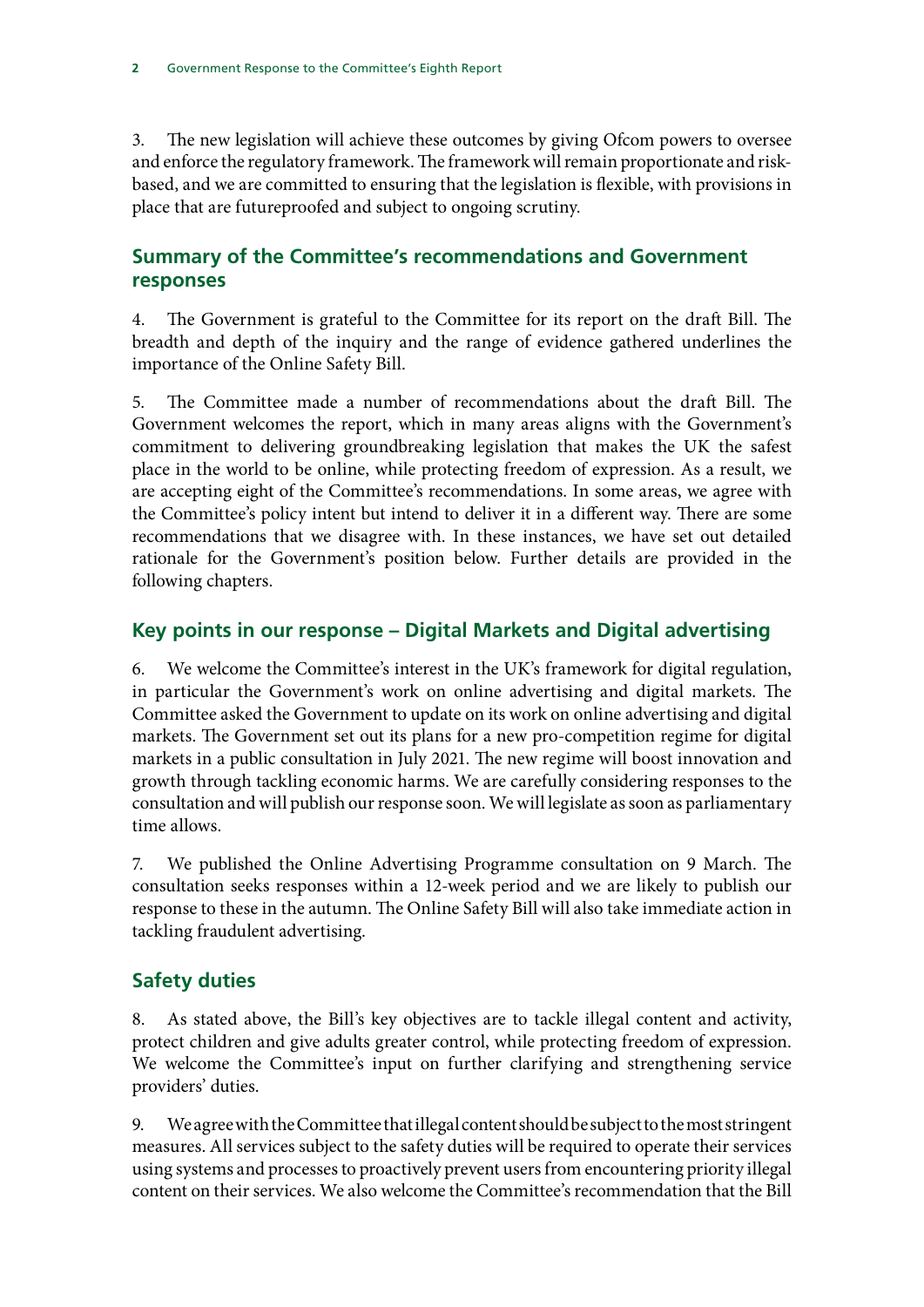should contain more detail about the measures service providers can take to comply with their duties. We have added non-exhaustive, indicative categories of the types of measures that providers can take to fulfil their safety duties for illegal content, and protect children from harmful and age-inappropriate content, to the Bill.

## **Definitions of harm**

10. We understand the Committee's view that the Bill should offer more clarity about the types of harms in scope of the Bill. We support the Committee's recommendation regarding the inclusion of priority offences and, on 7 February 2022, we announced that priority offences would be included on the face of the Bill. This change will allow the illegal content duties to be brought into force more quickly, and will provide greater clarity and certainty about the requirements under the online safety regime. This will result in earlier accountability for companies, which in turn will force rapid action against illegal harms. In addition, in-scope services subject to safety duties will still have to remove illegal content relating to criminal offences with individual victims that do not appear on the list of priority offences, where they become aware of the content.

11. We are also making changes to the definitions of content that is harmful to adults and content that is harmful to children. We have removed the requirement for companies to address non-priority content that is harmful to adults, to give Parliament full control over which legal content accessed by adults should be addressed by platforms. Priority content harmful to children and adults will be designated in secondary legislation, providing certainty to affected service providers. This will also ensure providers do not face pressure to address content beyond what is set out in law.

# **Designation of types of harm**

12. We are clear that the Bill must be future-proofed and that Parliament should have a role in designating future harms. The draft Bill already set out that the Secretary of State will be able to designate categories of content that is harmful to adults and content that is harmful to children in secondary legislation. The Committee recommended that all designations of harmful content should be subject to the affirmative resolution procedure. We agree with the Committee, and have updated the Bill so that changes to the regulations to specify types of harm should be subject to the affirmative resolution procedure, as well as the initial regulations. The affirmative procedure will therefore apply to the designation of new types of harmful content in urgent cases. This will give Parliament a key role in determining future changes to the types of harms in scope of the regime and will provide greater certainty for service providers subject to the safety duties.

## **Transparency and information-gathering**

13. Delivering greater transparency, trust and accountability is at the heart of the new regulatory framework. To support this the regulator will have a broad range of powers which will help to ensure it can access the information it needs to understand how companies are fulfilling their duties. We are satisfied that these powers will cover the examples of information put forward by the Committee and that Ofcom will be equipped to gather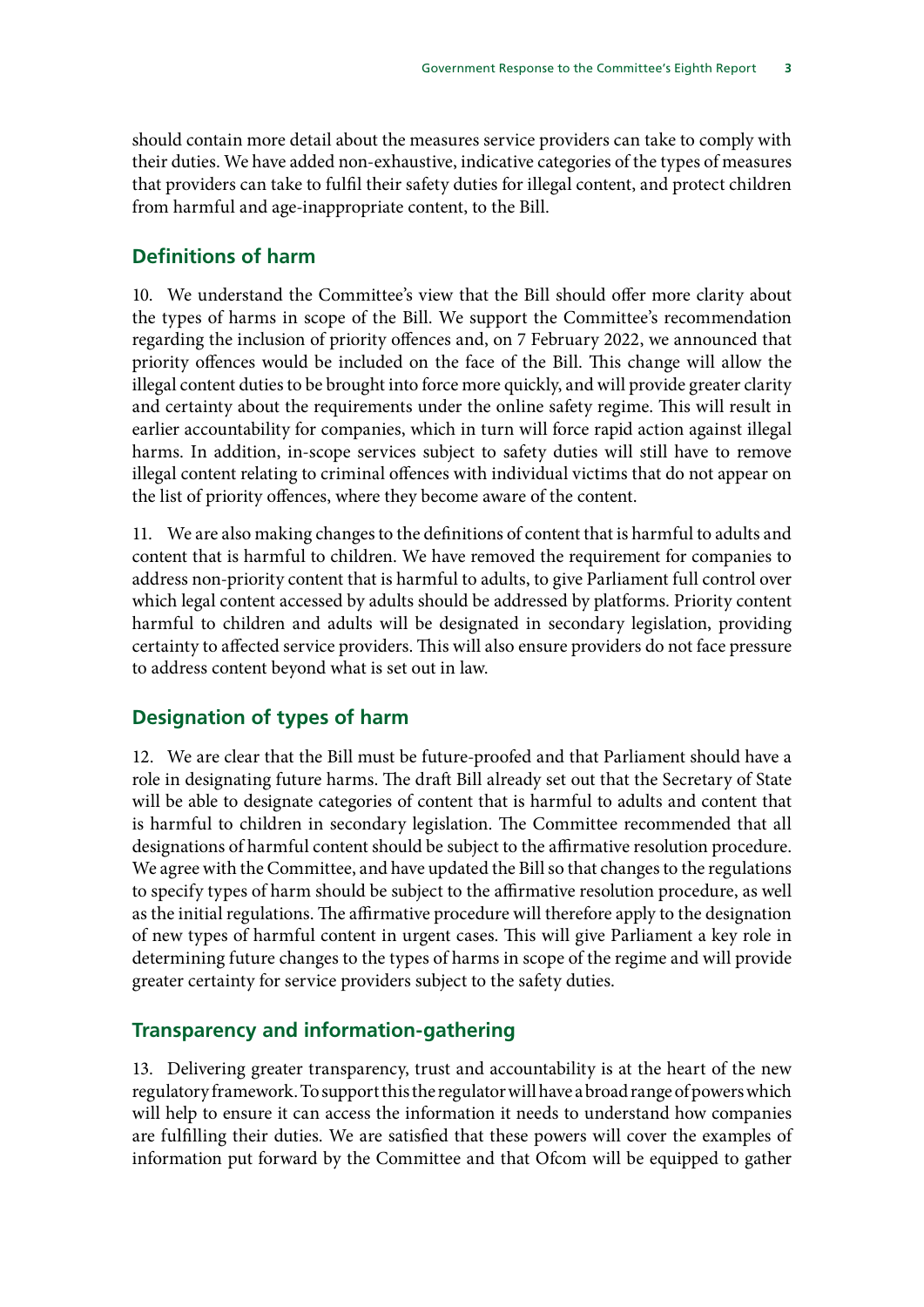the information it needs to effectively regulate the sector. We will also be bringing forward senior management liability for non-compliance with information requests, rather than including this in the Bill as a deferred power.

14. We welcome the Committee's recommendation that Ofcom should have a power to conduct auditing of a service's systems to assess how a platform's systems are working in practice and can confirm that such a power has been added to the Bill.

## **Enforcement**

15. Ofcom can take enforcement action against providers of regulated services if they breach any of their duties under the Bill. Ofcom will consult and publish enforcement guidelines covering the new regime, which will provide more detail on how it intends to use its enforcement powers.

16. We are making improvements to Ofcom's Use of Technology notice power (now referred to as 'Notices to deal with terrorism content or CSEA content (or both)') in line with the Committee's feedback. We have amended the Bill to ensure that this power provides a robust response to the extremely concerning prevalence of CSEA online, while also ensuring there are built-in safeguards to ensure users' rights are upheld.

17. We are also mindful of the changes happening in how the internet functions. We want to ensure the regulator's powers are future-proofed as far as possible. As such, business disruption provisions have been drafted in outcome-focussed tech and actorneutral terms. We are confident that we have future-proofed these provisions to cover future technological changes.

## **User redress**

18. The Bill contains strong user redress provisions. The Committee recommended that the Government should provide further clarity about the provisions, including that the super-complaints mechanism does not override users' ability to access the courts. We are clear that none of these provisions, including the super-complaints mechanism, prejudice the right of individuals to access courts. The courts are an important way that users can seek redress where a company has breached its own terms of service. As such, we have included a provision in the Bill which requires all user-to-user services to make clear in their terms of service that users have a right to bring a claim for breach of contract in court when their content is removed or restricted in breach of the service provider's terms of service.

## **Parliamentary scrutiny**

19. We agree that effective parliamentary oversight has an important role to play in this fast moving space. While we see considerable value in the two houses working together to provide consolidated scrutiny of digital regulation, we understand the concerns of the Committee about the establishment of a new permanent committee. The Government intends to work with Parliament to support scrutiny of the Online Safety Act in a way that utilises the skills and expertise in both Houses, but will not be supporting the establishment of a permanent Joint Committee on Digital Regulation.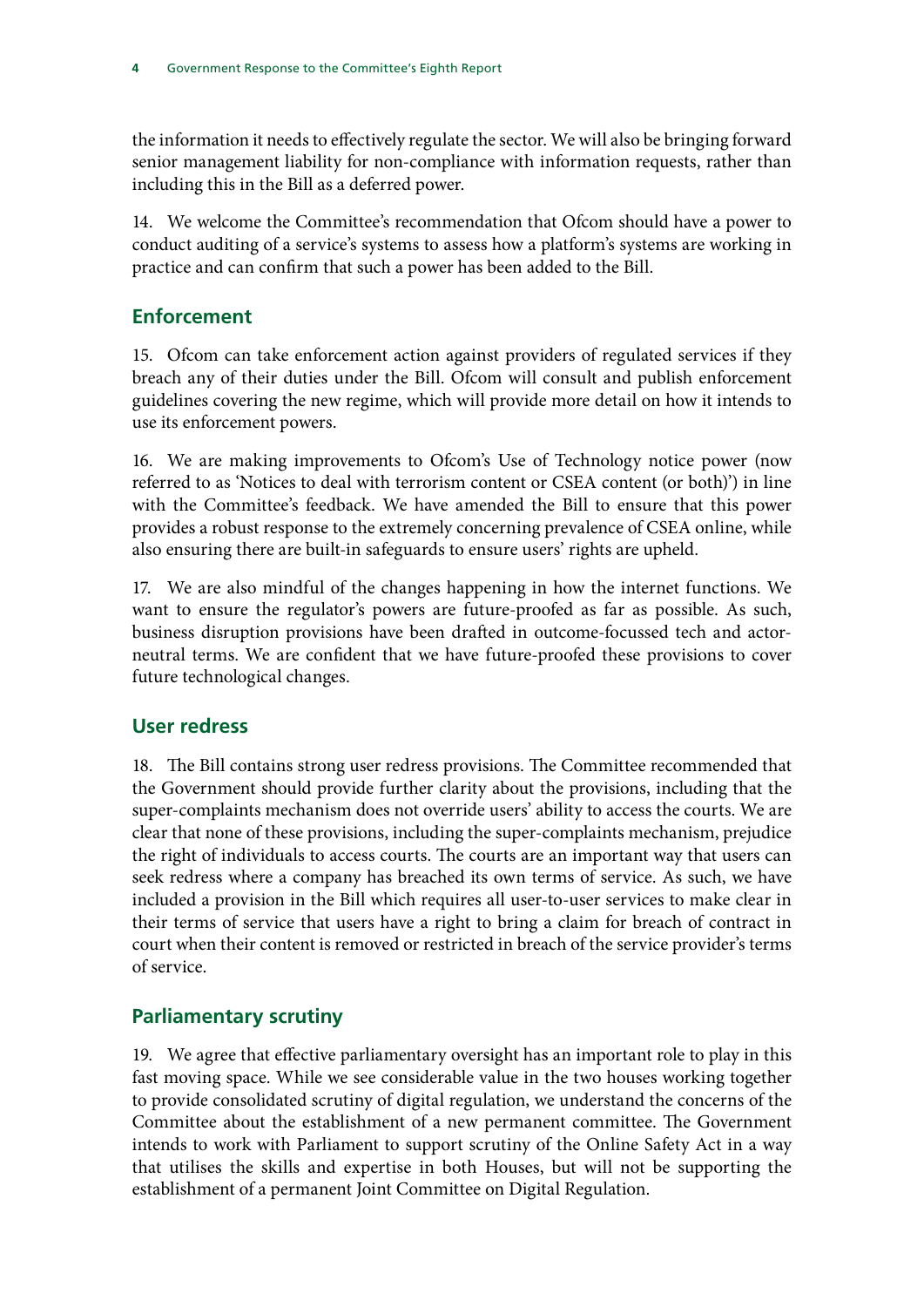## **Pre-legislative Scrutiny**

## **DCMS Committee Recommendation – Pre Legislative Scrutiny (Para 3)**

1. *We are pleased that the Government listened to our calls for pre-legislative scrutiny and decided to publish the Online Safety Bill in draft. We also welcome the recent, comprehensive work by the Joint Committee on the Draft Online Safety Bill, the Treasury Committee and the Lords Communication and Digital Committee and anticipate upcoming Reports from the Petitions Committee (on online abuse) and others. It is also important to note that the online safety regime will form only one part of the UK's framework for digital regulation and we hope that the Government will take a similar, collegiate approach, such as giving time for pre-legislative scrutiny, in these areas. The Government should provide an update on its work on online advertising and digital markets in response to this Report and publish its responses to the consultations in each of these areas by the time it responds to us in two months' time.*

#### **Government Response**

#### *Digital Markets*

2. The Government set out its plans for a new pro-competition regime for digital markets in a public consultation in July 2021. The new regime will boost innovation and growth through tackling economic harms.

3. In November 2020, the Government committed to establishing a new regime. This followed the findings of the 2019 Furman Review into digital markets, and the CMA's 2020 market study into online platforms, which found a small number of dominant tech firms are stifling UK economic growth, imposing unnecessarily high costs on small businesses, and making UK families worse off.

4. The new pro-competition regime is designed to drive up competition and innovation and rebalance the relationship between dominant tech firms and the users who rely on their services.

5. At the heart of the regime is a code of conduct to govern the behaviour of big tech companies to help promote fair trading, open choices, trust and transparency. Additionally, 'pro-competitive interventions' will open up digital markets to greater competition by addressing the root causes of market power.

6. We are carefully considering the design of the new regime so that it does not create inconsistencies, gaps or overlaps with other parts of the regulatory landscape. This includes effective join-up between the new Digital Markets Unit and established regulators to ensure effective collaboration and clarity across the digital regulatory landscape.

7. We are carefully considering responses to the consultation and will publish our response soon. We will legislate as soon as parliamentary time allows.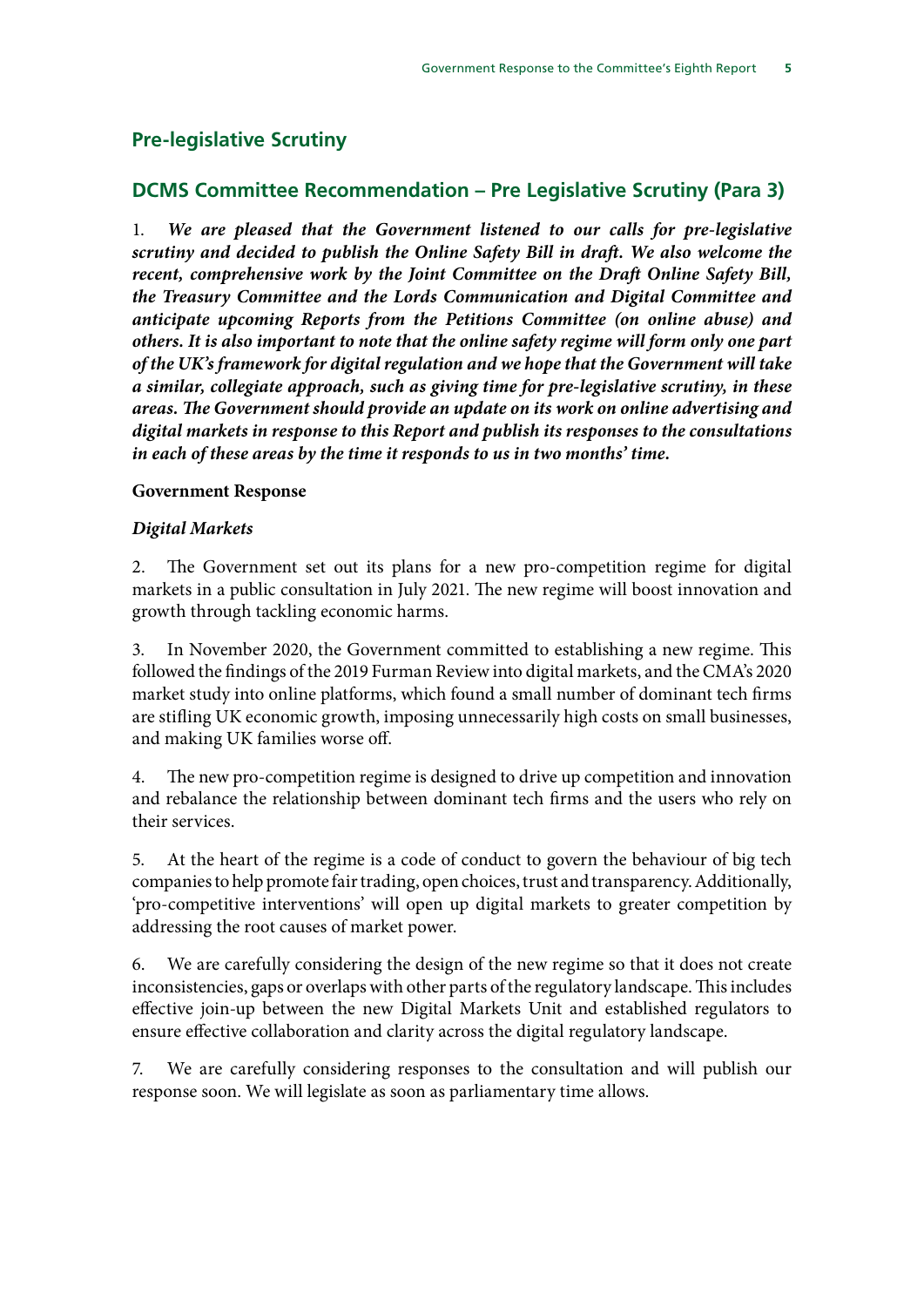## *Online Advertising*

8. We published the Online Advertising Programme (OAP) consultation on 9 March. The OAP will consider holistically how online advertising is to be regulated, with the aim of fostering fair, accountable and ethical online advertising that works for citizens, businesses and society as a whole.

9. The Online Safety Bill will also take immediate action to tackle a specific type of harmful advertising. We recognise the urgent need for regulation that tackles fraudulent adverts, and are aware that some services in scope of the framework play a role in disseminating these adverts online. Therefore, the Online Safety Bill contains a new stand-alone duty on these platforms (Category 1 and 2A) to prevent the publication of fraudulent adverts on their services. The Online Safety Bill now, for the first time, places a duty of care on the largest platforms, to ensure that they protect their users from harmful, fraudulent adverts.

10. Following from this, the OAP will look at the whole ecosystem in order to capture all the players in the supply chain that have the power and capability to do more to combat fraudulent advertising. This includes intermediary businesses and/or services which connect buyers and sellers (e.g through programmatic trading), facilitate transactions, and leverage data to provide buyers with targeting options for online advertising. Demand Side Platforms (DSPs) and Supply Side Platforms (SSPs)—both of whom play a critical role in the delivery of some forms of online advertising—will fall under this definition.

11. The online advertising ecosystem is a complex one with many firms of varying sizes playing different roles in the market. We anticipate that the OAP will introduce systems and processes in order to improve transparency and accountability across the supply chain, taking a proportionate approach to ensure we address harm but do not stifle innovation or growth.

# **The duties of care**

## *Summary*

- This chapter focuses on the definition and designation process of the different types of harm the regulatory framework will tackle, and the way platforms' duties are set out in the Bill.
- The Government has been clear that the objectives of the duties of care are to tackle illegal content and activity, protect children and give adults greater control, while protecting freedom of expression.
- The Committee's recommendations in this area are focused on providing greater clarity and direction to companies about the types of harms that they must address and the steps they must take to tackle this content.
- Since publication of the draft Bill, we have developed the Bill further to:
	- add non-exhaustive, indicative types of measures that providers can take to fulfil their safety duties for illegal content and protecting children.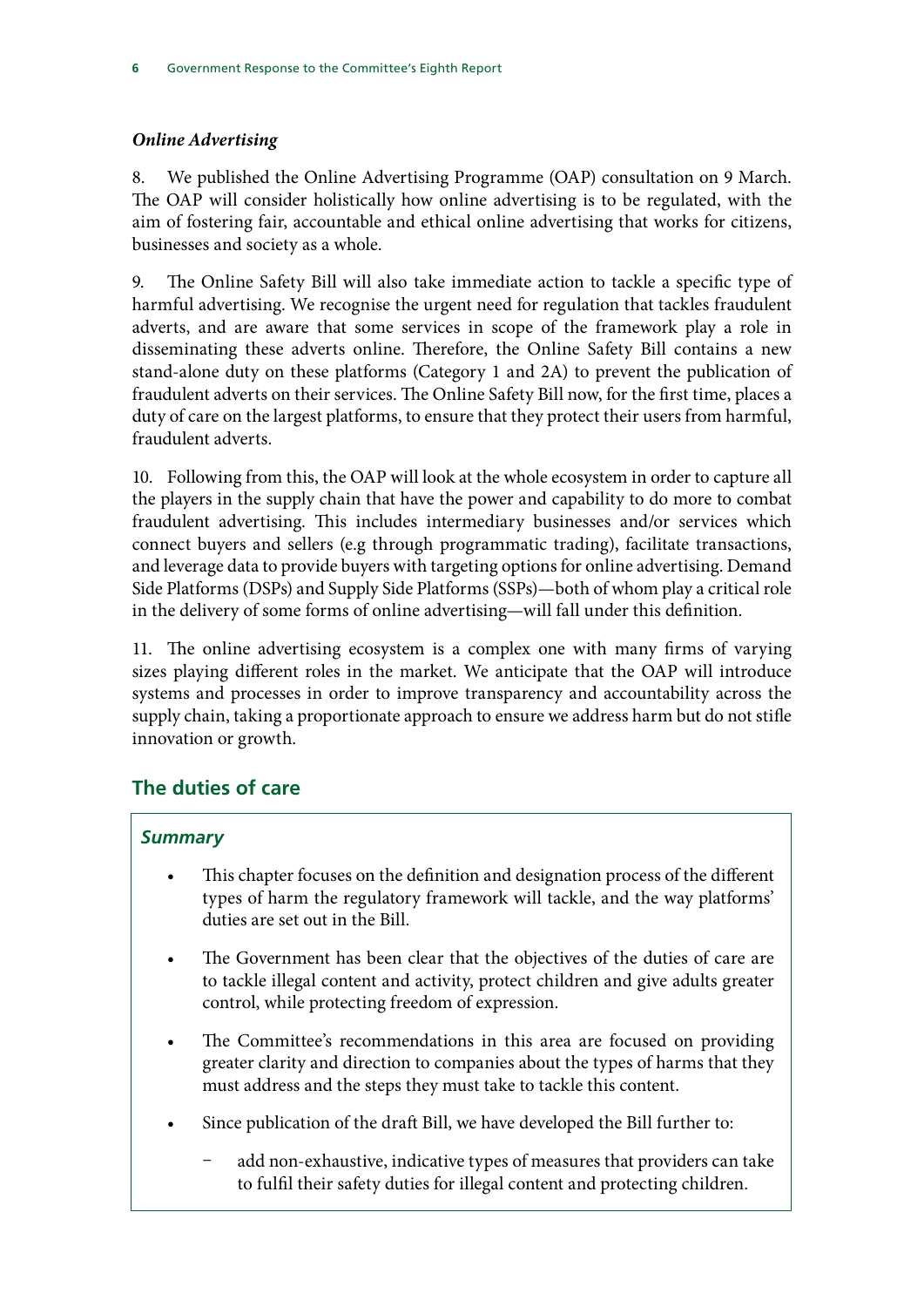- include an exhaustive list of priority offences on the face of the Bill.
- make changes to better clarify the definitions of content that is harmful to adults and harmful to children.
- update the Bill so that changes to the regulations to specify types of harm should be subject to the affirmative resolution procedure.

## **DCMS Committee Recommendation – Illegal content (Para 10)**

12. *The Government should redraft the Online Safety Bill to state explicitly that the scope of the framework for addressing "illegal content", which should be subject to the most stringent moderation measures, specifically applies to existing criminal offences, rather than regulatory offences and civil or administrative wrongs.*

#### **Government Response**

13. We welcome the Committee's focus on the definition of illegal content in the draft Bill. The Government has always been clear that one of the main aims of the legislation is to require companies to take action to prevent the proliferation of criminal content and activity online.

14. We agree with the Committee that duties relating to illegal content should only apply to criminal offences. Our view is that the Bill already achieves this. The definition of illegal content within the Bill relates only to criminal offences, and these do not exist in civil or administrative law.

15. The Bill then makes clear that criminal offences that concern the infringement of intellectual property rights, as well as consumer protection legislation, are not covered, as that would lead to regulatory duplication.

16. The most stringent duties in the Bill will apply to the most serious criminal offences which can be committed online – these are the terrorism, CSEA and other priority offences set out in Schedule 7 to the Bill. Service providers subject to the safety duties will be required to operate their services using proportionate systems and processes to prevent users from encountering priority illegal content and activity on their services, and to remove it where it appears.

17. Service providers subject to the safety duties will also be required to have systems and processes in place to remove any other content that amounts to a criminal offence targeting an individual, when they become aware of it.

## **DCMS Committee Recommendation – Provisions to protect children (Para 12)**

18. *Though the Bill takes several welcome steps to address harms to children, such as duties to tackle child sexual exploitation and abuse (CSEA), we are concerned about the prevalence of content and activity that are seemingly not captured by the proposed regime. One example of such activity is breadcrumbing, where perpetrators deliberately subvert the thresholds of criminal activity and for content removal by a service provider. We recommend that the Government respond to our concerns about the risk of content*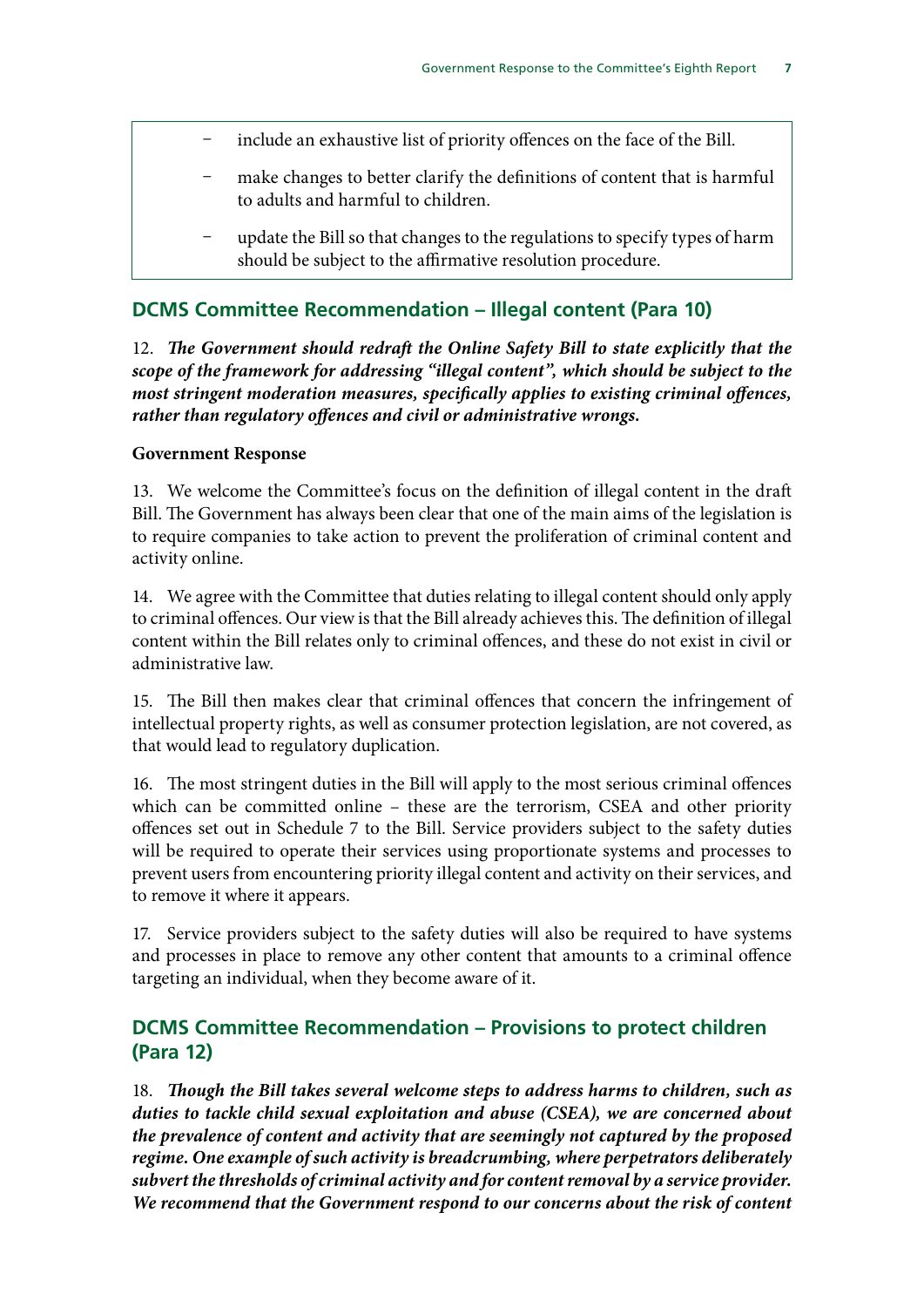*and activity that falls below the threshold of outright criminal activity but nonetheless forms part of the sequence for online CSEA. One starting point should be to reframe the definition of illegal content to explicitly add the need to consider context as a factor, and include explicitly definitions of activity like breadcrumbing, on the face of the Bill.*

#### **Government Response**

19. We share the Committee's concern about all forms of online child abuse, including 'breadcrumbing' or content that falls below the criminal threshold. Such activity and material is extremely harmful to victims and can be used to facilitate CSEA offending.

20. Some forms of contextual CSEA are captured by existing offences, and companies subject to the safety duties will therefore need to address this content as a result of the illegal content safety duties. This includes photoshopped images and sexualised content of children. To ensure as much contextual CSEA as possible is dealt with as illegal content, the Obscene Publications offence, which covers online communications about CSEA has now been added to the list of priority offences in the Bill for introduction.

21. Please also note that companies subject to the safety duties will need to implement systems and processes so that they can fulfil their duties for illegal content. Ofcom will recommend systems and processes and set out how they should be implemented in codes of practice. These are likely to include appropriate content moderation systems so platforms are able to take context into account when making decisions about how to treat content.

22. The regime will also address CSEA material which falls below a criminal threshold in the followings ways:

- a) Under the regulatory framework, companies which are likely to be accessed by children will need to protect children from legal but harmful content, which presents a material risk of significant harm to an appreciable number of children. This could include content and activity that falls below the threshold of criminal activity but forms part of the sequence for online CSEA.
- b) Equally, the Bill will oblige the largest and riskiest companies to be transparent and consistent about how they treat legal but harmful material when accessed by adults. Category 1 companies (high risk and high reach) will have to set out in their terms of service how they will address legal but harmful material, explaining how this responds to their risk assessments, and enforce those terms consistently and transparently.
- c) Finally service providers subject to the duties will have a statutory duty to have effective and accessible reporting and redress mechanisms for users, and nonusers who may be directly affected, so that they can report illegal content and activity. This will include victims of CSEA whose images have been shared online, including where they are not the users of that service, as well as parents or guardians wishing to report concerns on behalf of a child. Users and non-users directly affected will also be able to report content that is harmful to children to services likely to be accessed by a child and content that is harmful to adults to Category 1 services. They should expect to see platforms responding quickly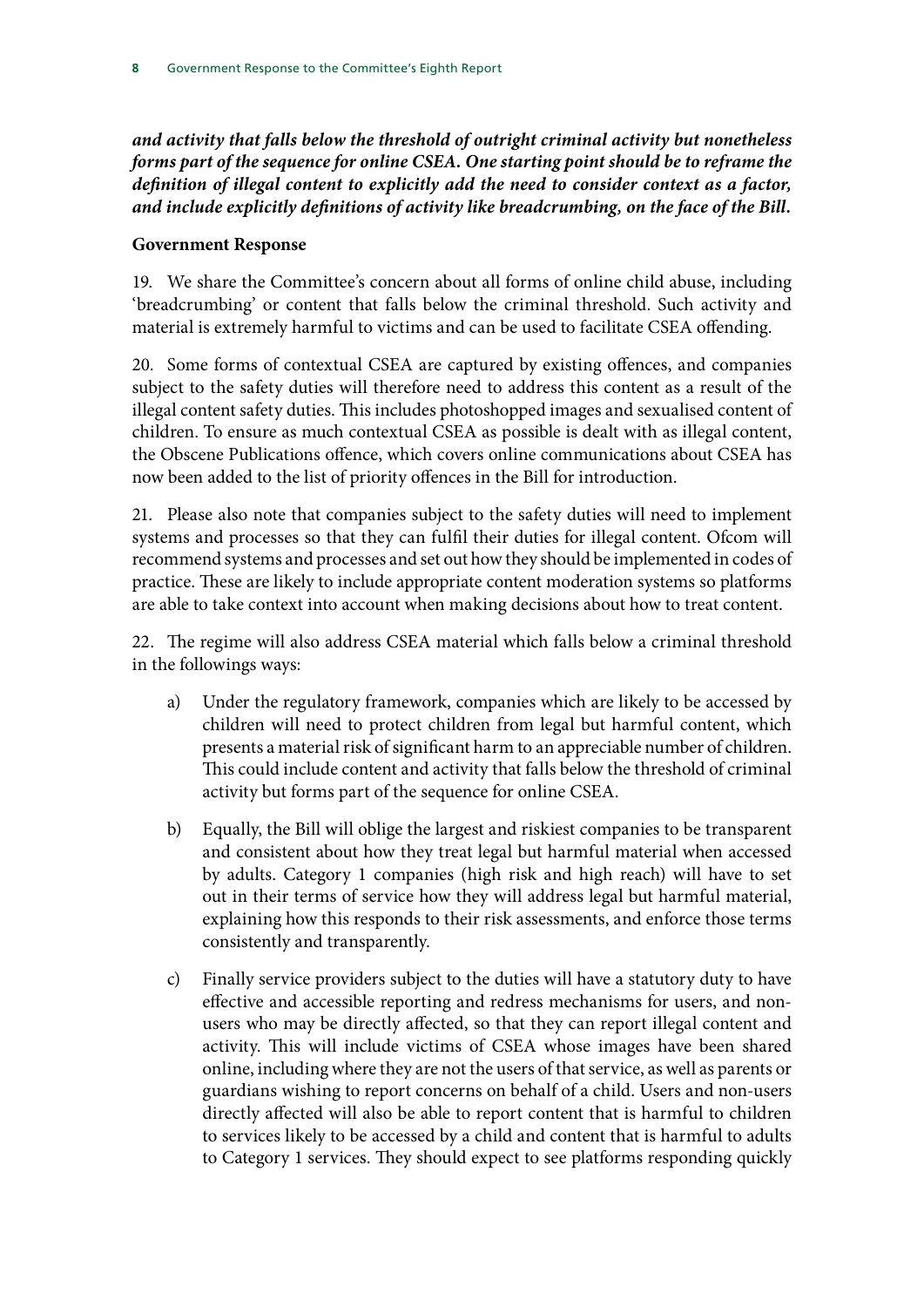and effectively in response, which could include the removal of harmful images, sanctions against offending users, or changing their processes and policies to better protect their users.

23. Providers of services subject to the safety duties will also be required to report CSEA detected on their platforms (detected through automated monitoring systems, human review, user reports or other means) to the National Crime Agency. The requirement does not intend to duplicate reporting efforts, therefore a service provider may be exempt if it already reports elsewhere. Reports of CSEA must meet specified requirements set out in regulations to ensure service providers make high quality reports with the vital information needed by law enforcement to safeguard children, identify offenders, and prevent lifelong re-victimisation through the ongoing recirculation of illegal content.

## **DCMS Committee Recommendation – Content that is harmful to adults (Para 19)**

24. *Proposed amendments to the Draft Bill thus far have been a missed opportunity in making the broader definitions of harm compatible with international human rights law and address societal harms like Covid-19 disinformation. We reiterate our conclusion from a previous Report that doing so is not mutually exclusive. We recommend that the Government reframes the language around considerations for freedom of expression to incorporate a 'must balance' test so Ofcom can interrogate and assess whether providers have duly balanced their freedom of expression obligations with their decision making.*

#### **Government Response**

25. We agree with the Committee that the Bill must have strong protections for freedom of expression. We have designed the regulatory framework to balance protecting users' safety and protecting users' freedom of expression. Service providers subject to the safety duties and Ofcom have duties for freedom of expression, for which they can be held to account. These protections are in place of a 'must balance' test. A 'must balance' test suggests there is a clear line to be drawn regarding when legal content should be removed. This is in conflict with Government policy, which accepts that it would be inappropriate for the Government to require companies to remove legal content accessed by adults.

26. It also recognises that service providers, as private companies, have the right to remove legal content from their services. Preventing them from doing so, by requiring them to balance this against other priorities, could have perverse consequences. Therefore, companies subject to the safety duties must set clear terms of service for how they will treat such content, and ensure these are properly enforced. When setting these terms of service, those companies must consider their impact on freedom of expression.

27. Finally, if this test was overseen by Ofcom, this would delegate an inappropriate degree of power to a regulator to determine what legal content is permissible online, and how companies should treat this. It would effectively require Ofcom to decide what legal content companies could and could not remove.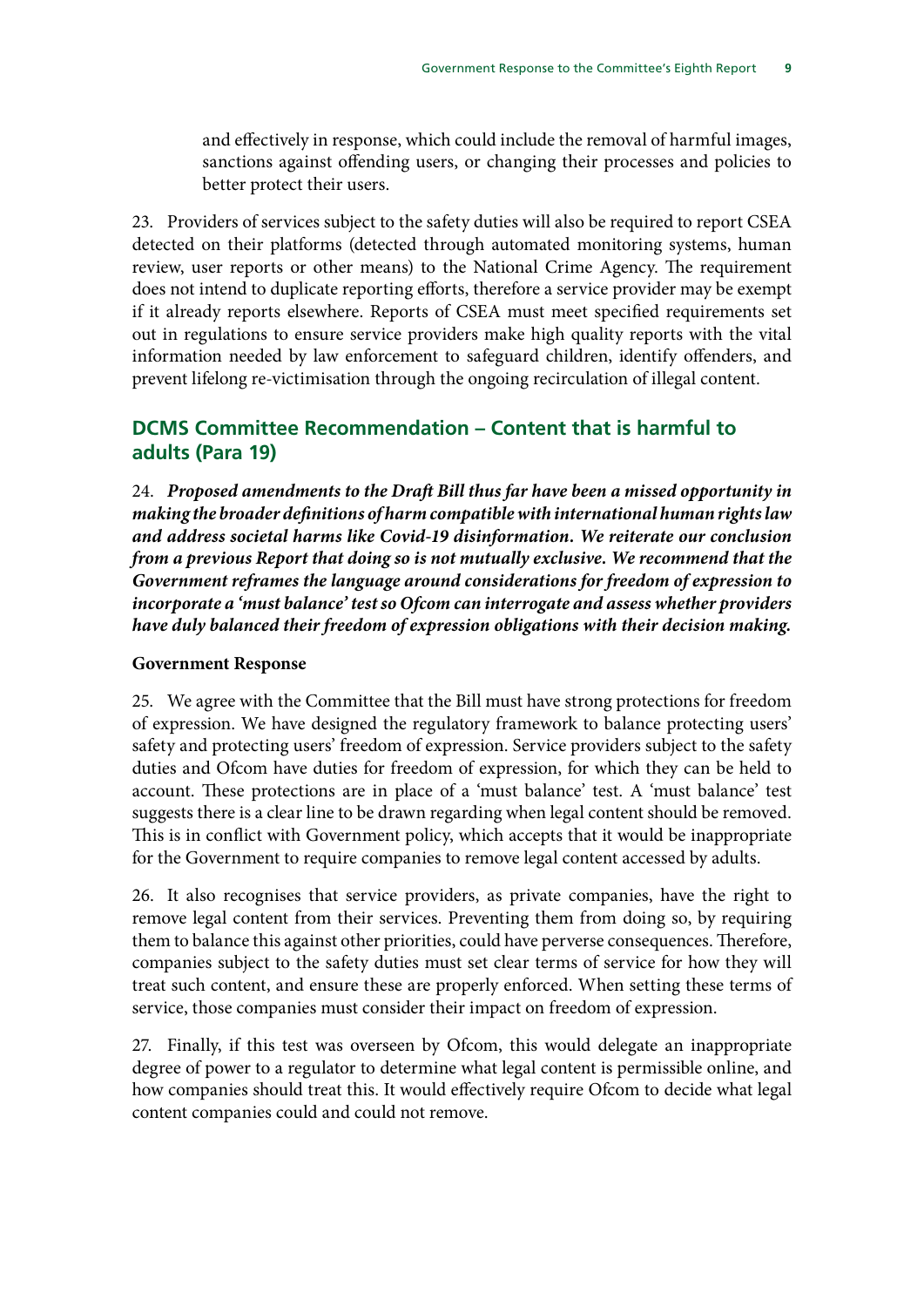# **DCMS Committee Recommendation – Content that is harmful to adults (Para 20)**

28. *We recommend that the Government also reframes the definitions of harmful content and relevant safety duties for content that is harmful to children and content*  that is harmful to adults, to apply to reasonably foreseeable harms identified in *risk assessments, and explicitly add the need to consider context, the position and intentionality of the speaker, the susceptibility of the audience and the content's accuracy. These factors would bring the Bill into line with international human rights law and provide minimum standards against which a provider's actions, systems and processes to tackle harm, including automated or algorithmic content moderation, should be judged.*

#### **Government Response**

29. We agree that the approach to legal but harmful content needs to uphold users' rights online and provide clarity to businesses about what is expected of them. Rather than using the Committee's proposed reframing, we have made other changes that meet a similar objective whilst providing more clarity and not requiring the removal of legal content, which would have a negative impact on users' rights.

30. To address concerns about the approach to legal but harmful content, we have taken a number of steps. First, we have simplified the definition of harmful content. In the revised Bill, content is considered harmful if it presents a material risk of significant harm to an appreciable number of children/adults.

31. Secondly, for adults, we also are removing the requirement for Category 1 service providers to address non-priority harmful content (other than to report its presence on their services to Ofcom). Instead every category of content that is harmful to adults covered by companies' safety duties will be set out in secondary legislation. This change will make it clearer to Category 1 service providers which types of content they are required to address and give Parliament full oversight of what is defined as content that is harmful to adults. It will also strengthen protections for freedom of expression by reducing the risks of overremoval of legal content as a result of the safety duties. Category 1 service providers will continue to be required to report emerging types of harmful content to Ofcom.

32. Finally, for children, the Government is designating priority categories of content that is harmful to children in secondary legislation to ensure that companies subject to the child safety duties take a robust and consistent approach to protecting children from harms which have the most significant impact or prevalence. Those service providers are also already required to assess the risk to children from other non-priority content they have identified on their service through the risk assessment, which includes any other content which presents a material risk of significant harm to an appreciable number of children, and protect them from this. We are retaining this requirement for companies subject to the child safety duties, given the Government's intention to ensure the Bill provides a higher level of protection for children.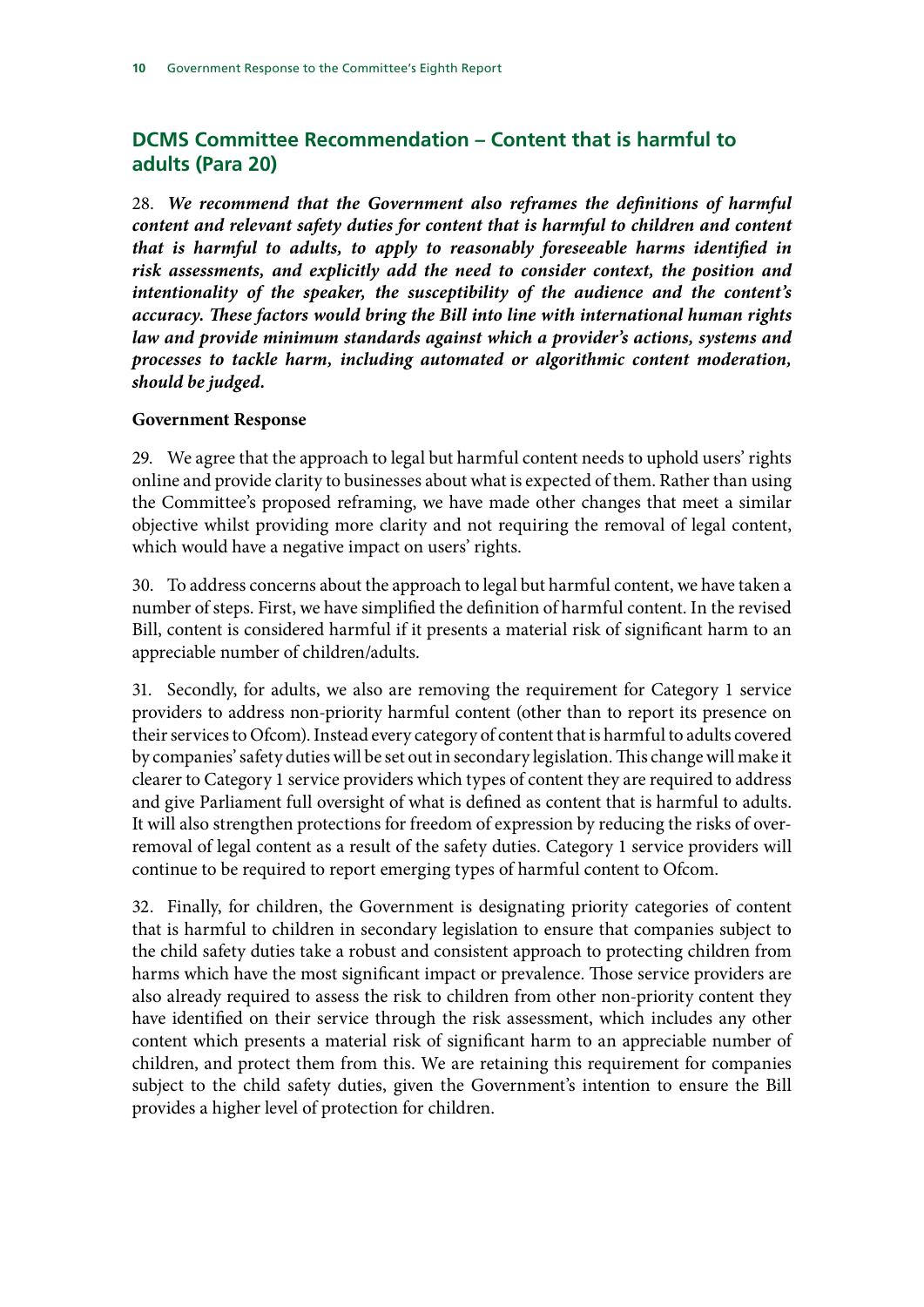# **DCMS Committee Recommendation – Content that is harmful to adults (Para 21)**

33. *The Bill should include non-exhaustive, illustrative lists of preventative and remedial measures beyond takedowns for both illegal and 'legal but harmful' content, proportionate to the risk and severity of harm, to reflect a structured approach to content (referenced in paragraph 9). This could include tagging or labelling, covering, redacting, factchecking, deprioritising, nudging, promoting counter speech, restricting or disabling specific engagement and/or promotional functionalities (such as likes and intra- and cross-platform sharing) and so on.*

#### **Government Response**

34. We welcome the Committee's recommendation that illustrative lists of measures beyond takedown should be added to the Bill. In response we have added non-exhaustive, indicative areas which indicate the types of measures that companies subject to the safety duties can take to fulfil their safety duties for illegal content and protecting children:

- a) Regulatory compliance and risk management arrangements
- b) Design of features, functionalities and algorithms
- c) Policies on terms of use
- d) Policies on user access to the service or to particular content present on the service, including blocking users from accessing the service or particular content
- e) Content moderation, including taking down content
- f) Functionalities allowing users to control the content they encounter
- g) User support measures
- h) Staff policies and practices.

35. Ofcom's codes of practice will cover these areas, recommending that companies take steps in the different areas to fulfil their duties for illegal content and protecting children, where it is proportionate to do so.

36. For content that is harmful to adults, Category 1 service providers will be able to decide their own policies on how to handle each type of harmful content. They will have to say how their terms of service respond to the risks that they have identified in their risk assessments. They will have to make clear which types of content they intend to remove and limit access to. They will also have to say which types of content will be recommended or promoted. They will be obliged to enforce those terms of service consistently. It is not therefore appropriate to list possible areas of remedial action in the legislation.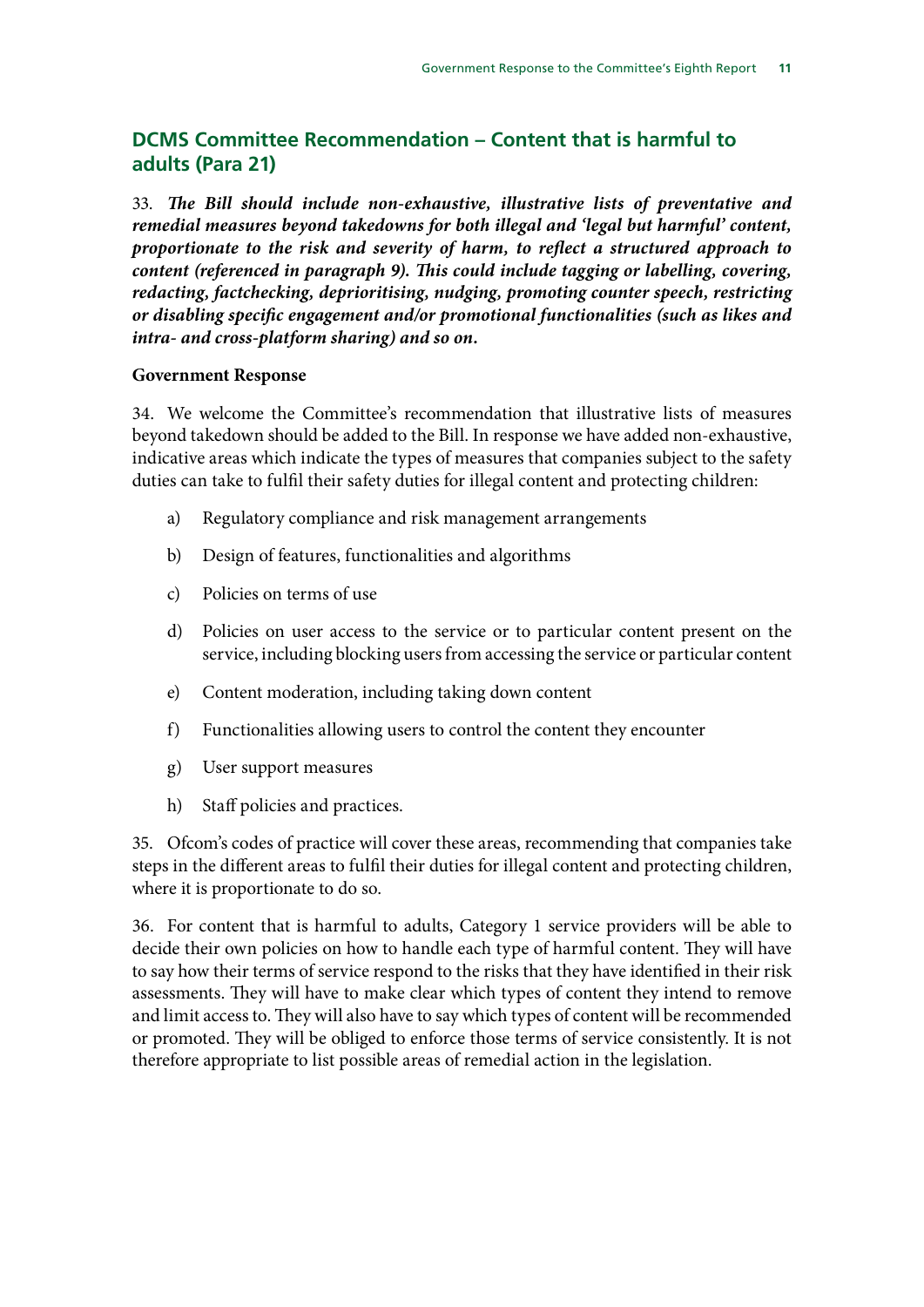# **DCMS Committee Recommendation – Content that is harmful to adults (Para 22)**

37. *We recommend that the definition of content that is harmful to adults should*  explicitly include content that undermines, or risks undermining, the rights or *reputation of others, national security, public order and public health or morals, as also established in international human rights law.*

#### **Government Response**

38. We thank the Committee for their consideration of this issue. The Bill will cover many of the issues raised in this recommendation through the illegal and legal but harmful safety duties. A number of the priority offences set out in the Bill are crimes that undermine peoples' rights, national security and public order including threats to kill, hate crime, terrorism and public order offences. The priority harms will cover many issues that pose a threat to public health, including some types of harmful misinformation such as anti-vaccination content. These measures will have an overall positive impact on many of the societal issues raised by the Committee.

39. These harms have been designed to give platforms and Ofcom sufficient legal certainty about the types of content they are required to address. Broadening the definition to include wider harms to society and could incentivise excessive takedown of legal material. It is essential that the legislative measures uphold and protect the fundamental right to freedom of expression.

40. Instead, as set out above, we have removed the requirement for Category 1 service providers to address non-priority harmful content (other than to report its presence on their services to Ofcom). Instead, every category of content that is harmful to adults covered by companies' safety duties will be set out in legislation. This change will make it clearer to such companies which types of content they are required to address and give Parliament full oversight of what is defined as content that is harmful to adults, in addition to protecting peoples' right to freedom of expression by reducing the risks of over-removal of legal content.

41. To be included, these priority categories of legal but harmful content will need to present a material risk of significant harm to adults in the UK. We consider this an appropriate definition of this type of content in line with the Bill's purpose to reduce harm caused by content on companies' services. Priority categories will cover some types of harmful misinformation and disinformation such as anti-vaccination content and other health misinformation that poses a threat to public health. Category 1 services will also be under a duty to report emerging harms, i.e. content which is harmful to adults which is not priority content to Ofcom.

42. This approach provides sufficient flexibility to update the regulatory framework as new harms develop, and gives legal certainty to Category 1 service providers. The Secretary of State would also be able to designate content of the type mentioned by the Committee where such content presents a material risk of significant harm to adults.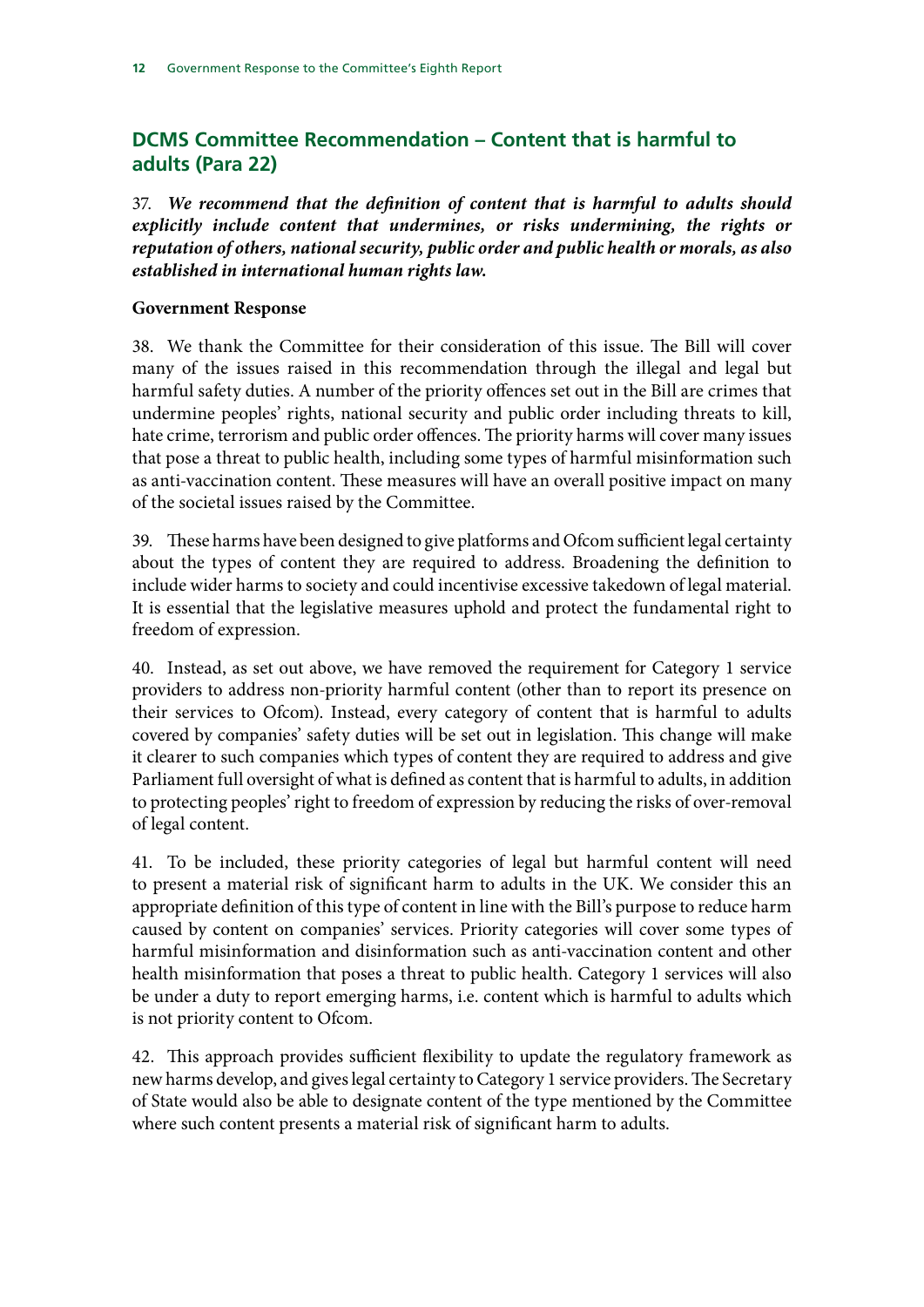## **DCMS Committee Recommendation – Content that is harmful to adults (Para 23)**

43. *Our definitions also provide meaningful ways to proportionately mitigate the impacts of harms to democracy. We recommend that, in addition to the factors listed above, the definition for content that is harmful to adults should be further clarified to explicitly account for any intention of electoral interference and voter suppression when considering a speaker's intentionality and the content's accuracy, and account for the content's democratic importance and journalistic nature when considering the content's context.*

#### **Government Response**

44. We welcome the Committee's consideration of this important issue. It is, and always will be, an absolute priority to protect our democratic and electoral processes. The Government has robust systems in place that bring together Government, civil society and private sector organisations to monitor and respond to electoral interference in whatever form it takes to ensure that our democracy stays open, vibrant and transparent.

45. Although there is a role for regulation, this needs to be carefully balanced with the need to protect freedom of expression and the legitimate public debate also crucial to a thriving democracy. As highlighted above, we are concerned about the difficulties in defining content that causes harm to democracy in a way that would give legal certainty to platforms and Ofcom. Content such as satire could be caught by such a definition, and this could incentivise excessive takedown of legal material.

46. However, the Government takes a range of actions to ensure the integrity of elections which helps to take care of the concerns behind your recommendation. The cross-Government Defending Democracy programme brings together capabilities and expertise across departments and the security and intelligence agencies to protect and secure UK democratic processes from interference. Ahead of major democratic events, the Defending Democracy programme stands up the Election Cell. This is a strategic coordination and risk reporting structure that works with relevant organisations to identify and respond to emerging issues.

47. The Counter Disinformation Unit based in DCMS is an integral part of the Election Cell structure and undertakes work to understand the extent, scope and the reach of misinformation and disinformation during elections. The Unit works closely with social media companies to quickly identify and respond to potentially harmful content on their platforms, including removing content in line with their terms and conditions and promoting authoritative sources of information.

48. We know that certain states seek to exploit and undermine our open system through online disinformation and have made clear that it is absolutely unacceptable for anyone to interfere in our democracy. We are working to ensure the UK has a refreshed and sufficiently robust legal framework to provide enhanced powers to address and respond to the threat from foreign interference. Work on new legislative proposals to specifically tackle foreign interference is ongoing and will be introduced as soon as parliamentary time allows. All liberal democracies face this challenge, not just the UK, and we work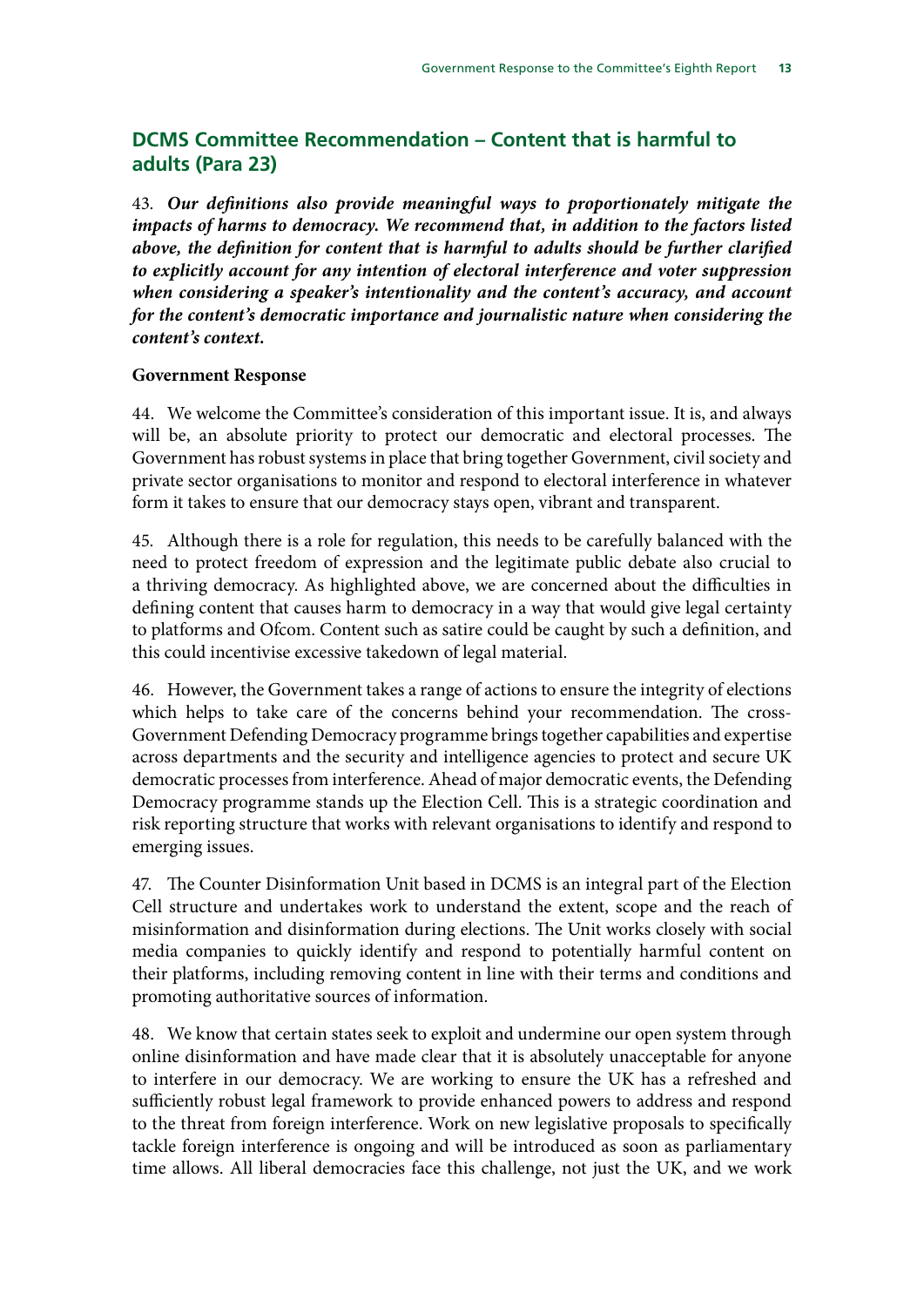together with those nations to tackle it. We will continue to call out and respond to malign activity, including any attempts to interfere in our democratic processes, alongside our international partners.

49. These initiatives are complemented by provisions in the Elections Bill, including the clarification and updating of the undue influence offence which can include deceiving an elector about the administration of an election or referendum with the intention of that elector voting in a particular way or refraining from voting. The Bill also extends the "imprint" requirement to online campaign material, thus increasing transparency in digital campaigning for voters. A digital imprint will need to include the promoter's details or the details of the person or organisation on behalf of whom the material is published, helping voters to identify who is behind digital political material.

## **DCMS Committee Recommendation – Designation of types of harm (Para 25)**

50. *The Government should add a new Schedule to the Bill providing at least the most relevant types of illegal content and non-exhaustive illustrative lists of proportionate preventative and remedial measures to mitigate and manage risk. It should also provide, in another new Schedule, a detailed procedure for designating new and/or additional offences that constitute illegal content in the Bill through regulations. Alongside the Bill, the Government should issue example Regulations to illustrate how this process would work and ensure it is done consistently post-implementation.*

#### **Government Response**

51. We thank the Committee for their recommendation. On 7 February 2022, we announced that priority offences would be included on the face of the Bill. This means that, in addition to CSEA and terrorism offences, companies subject to the safety duties must also put in place proactive measures to tackle the list of further priority offences in Schedule 7. Those companies will need to design and operate their services to prevent users encountering priority illegal content. Beyond the priority offences, those services will need to ensure that they have effective systems and processes in place to quickly take down other illegal content targeting individuals once it has been reported or they become aware of its presence.

52. The Secretary of State will have the power to amend the list of priority offences by secondary legislation, which will be subject to the affirmative resolution procedure to allow for maximum parliamentary scrutiny. The Secretary of State will be able to add further offences by regulations when she considers it appropriate because of the prevalence, risk or severity of the harm associated with that content. Evidence from Ofcom and relevant stakeholders will form part of this consideration.

53. As noted above, the Bill will include non-exhaustive areas within which companies might be expected to take measures, where proportionate, to meet their illegal content duties. These areas are listed above and will include content moderation and policies on user access.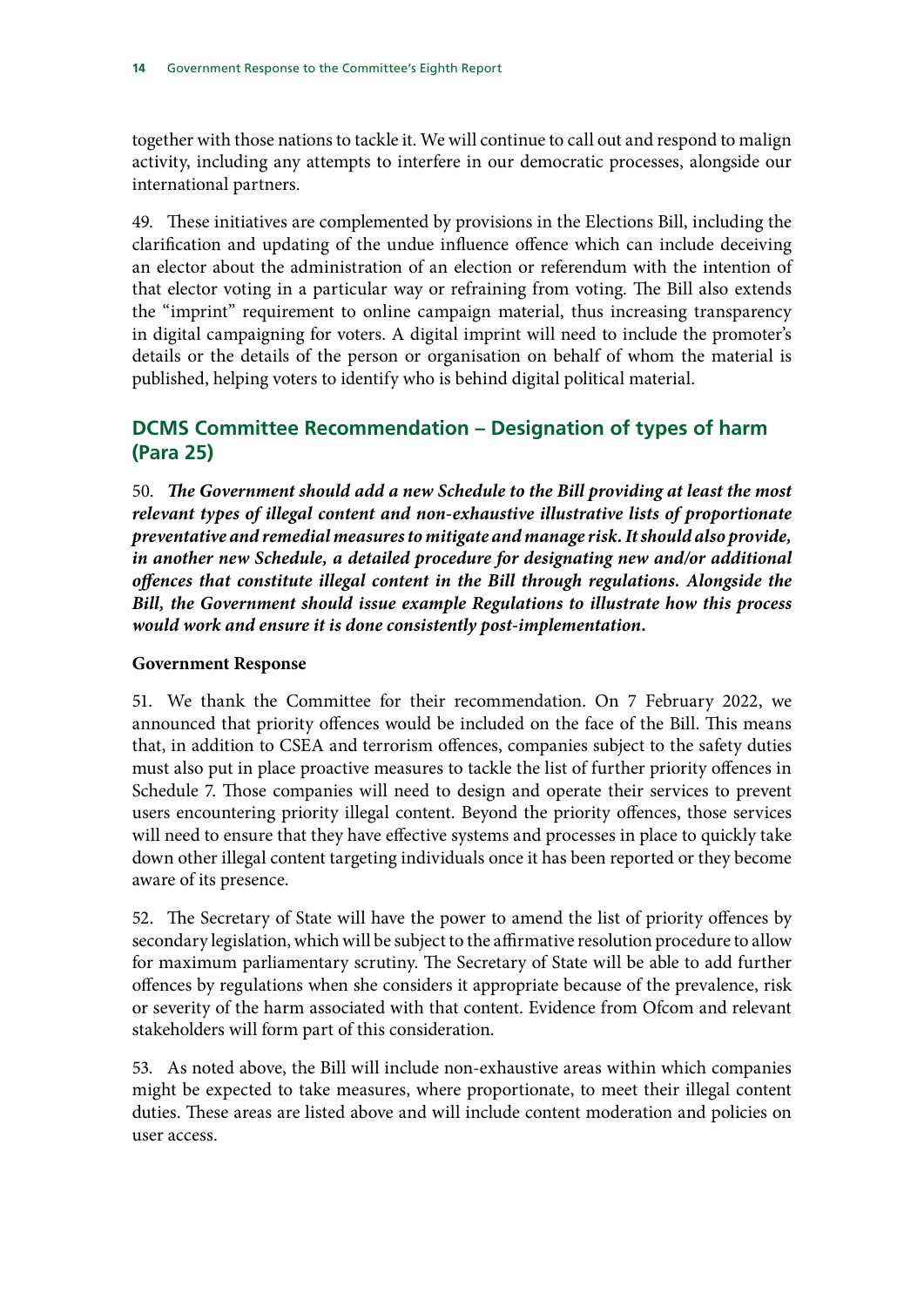## **DCMS Committee Recommendation – Designation of types of harm (Para 28)**

54. *We recommend that the Government produce new Schedules detailing procedures for designating, by regulations, content that is harmful to children and content that is harmful to adults. Any regulations designating types of harm should define the harms and provide non-exhaustive illustrative lists of factors and proportionate preventative and remedial measures.*

#### **Government Response**

55. We welcome the Committee's recommendations. The Bill already sets out that the Secretary of State will be able to designate categories of priority content that is harmful in secondary legislation where he or she considers that there is a material risk of significant harm to adults or children in the UK arising from content of that description. This approach of using secondary legislation, as opposed to setting out in the schedules in primary legislation, allows the list of harms to be flexible and updatable in the face of changing and emerging harms.

56. The Bill also sets out the parliamentary procedure through which the Secretary of State can designate categories in secondary legislation. Regulations made under this power will be subject to the affirmative resolution procedure to allow for maximum parliamentary scrutiny, except in urgent cases (when the made affirmative procedure will allow new categories to be designated quickly, subject to approval by both Houses within 28 days).

57. The Bill also sets out that Ofcom should publish reports on the suitability of the categories of priority harmful content at least once every three years. The Secretary of State will also consult with Ofcom before making regulations.

58. With regard to the second part of the Committee's recommendation about setting out preventative and remedial measures, please note our responses above addressing this issue. In addition, the Bill has been updated to include specific references to age assurance technologies, including age verification, as examples of the measures companies may need to use to protect children and meet their safety duties.

59. The reasons why it would not be appropriate to specify possible areas of remedial action for content that is harmful to adults are set out in paragraph 36 above.

## **DCMS Committee Recommendation – Designation of types of harm (Para 29)**

60. *The Joint Committee on the Draft Online Safety Bill has made several recommendations regarding the Secretary of State's powers. We agree with their recommendations to clarify the power to make exemptions for services in scope and remove the power to modify Codes of Practice and give guidance to Ofcom. However, the Secretary of State's powers when making regulations to designate types of harm should be amended further for legal but harmful content to protect freedom of expression. All regulations making designations under "content that is harmful to children" and*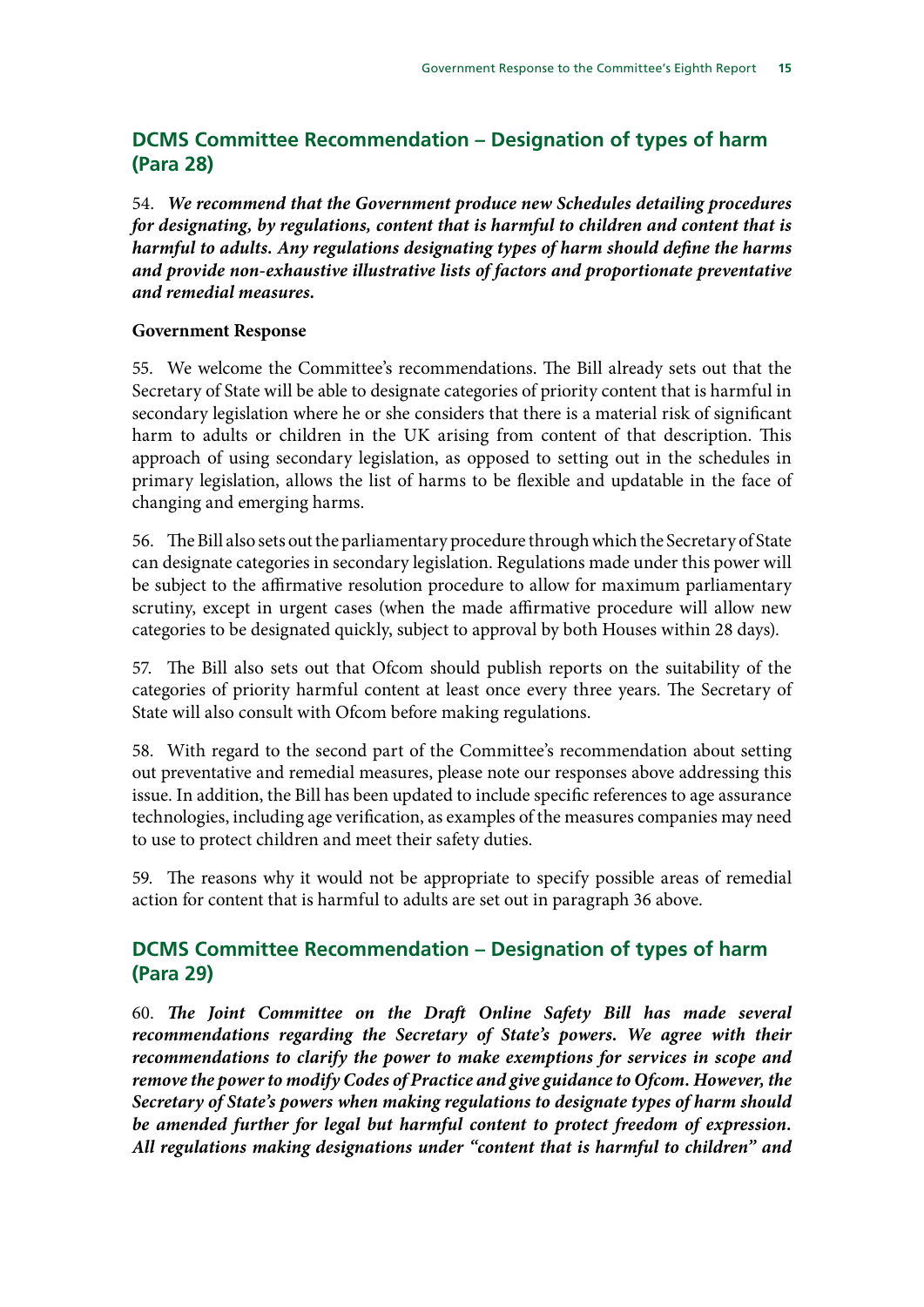*"content that is harmful to adults" should be subject to the affirmative procedure. This will provide an important, additional safeguard for freedom of expression, recognising the need for additional parliamentary oversight in this area.*

#### **Government Response**

61. We welcome the Committee's consideration of this issue. We are keen to ensure that Parliament has an ongoing role in scrutinising the Online Safety Bill and associated regulations. In the draft Bill, the first regulations made to specify descriptions of primary priority content that is harmful to children, priority content that is harmful to children and priority content that is harmful to adults were to be made under the affirmative resolution procedure, with subsequent regulations made under the negative resolution procedure.

62. Following the recommendation of this Committee, we are updating the Bill so that all subsequent regulations to designate types of harm are subject to the affirmative resolution procedure. This is with the exception of cases where the Secretary of State considers that there is an urgent need to specify a new description of harmful content. In those circumstances, as noted above, the regulations will be subject to the made affirmative procedure.

63. For the codes of practice, it is important that the Government remains able to direct Ofcom to modify a code of practice for reasons relating to Government policy. It is important that there are suitable, transparent checks and balances to ensure that the implementation of the regime by the independent regulator, Ofcom, delivers the policy intent that will be decided by the democratically-elected government.

64. We intend that this power would only be used in exceptional circumstances, and the Bill contains limits to the power to ensure that there is the right balance between Government oversight and regulatory independence. The Secretary of State would only be able to use this power to direct Ofcom to modify a code at the end of the process, rather than at any stage, and the details of any direction given would be published alongside the modified code. Any code would be subject to parliamentary scrutiny before it came into force.

65. Separately, the power to give guidance to the regulator is not intended to, nor does it allow for, the Secretary of State to interfere with Ofcom's operational independence. It is intended to be used to publicly set out the Government's high-level strategic expectations of Ofcom, where deemed necessary, in order to provide more certainty on the Government's intentions to both Ofcom and businesses. Ofcom must have regard to guidance issued by the Secretary of State, but is not bound by it.

# **DCMS Committee Recommendation – Designation of types of harm (Para 30)**

66. *We recommend that the Government should take forward the commitments made by the Prime Minister and work with charities, campaign organisations and children's advocacy groups to identify, define and address legal but harmful content, such as content that advocates self-harm and types of online violence against women and girls, that are not currently illegal.*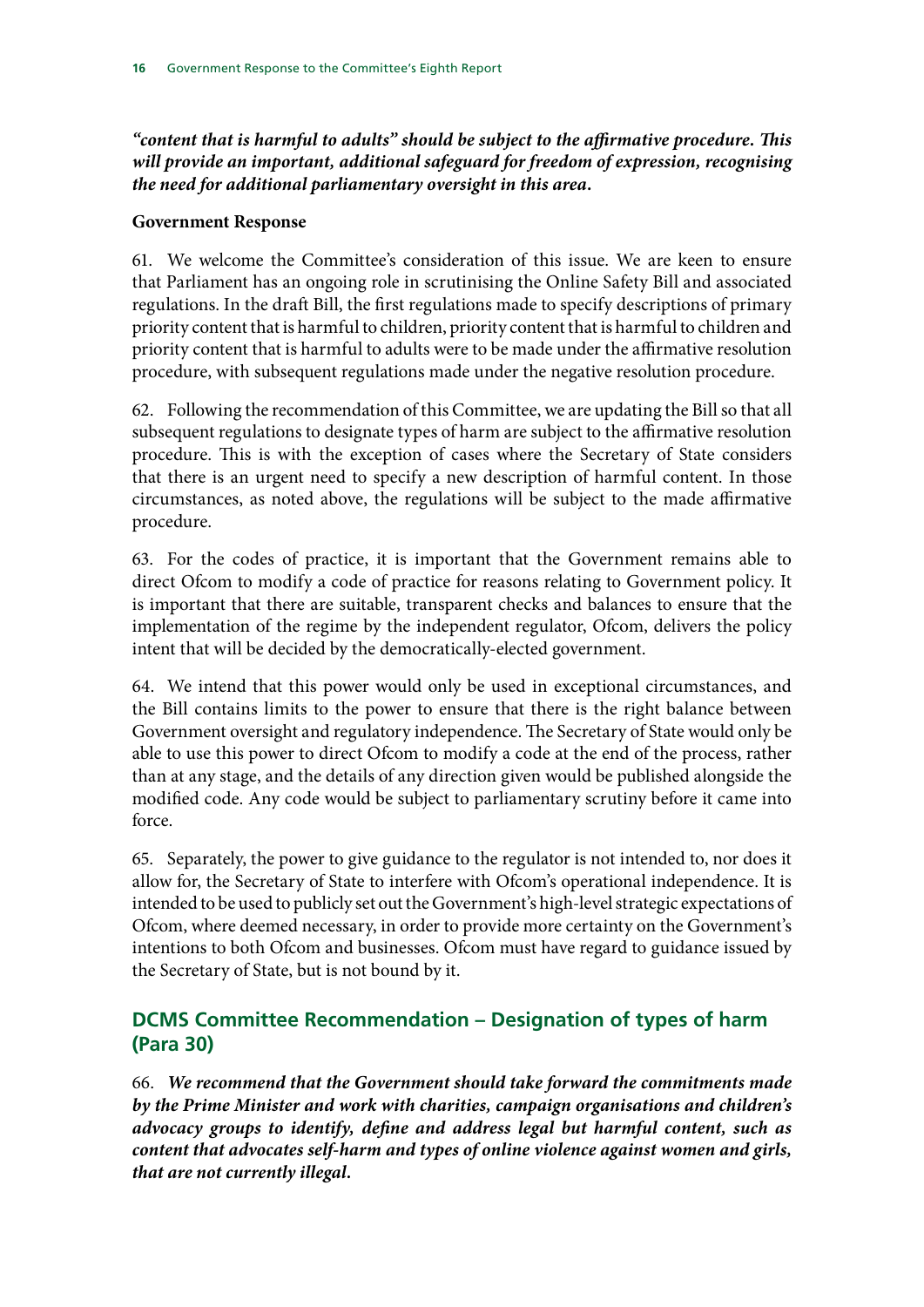#### **Government Response**

67. We welcome the Committee's interest in this important issue. We continue to work closely with charities, campaign organisations and children's advocacy groups to identify, define and address legal but harmful content.

68. Following the publication of the Online Harms White Paper, the Government held a 12-week consultation from April to June 2019 and received over 2,400 responses. The Department held 100 consultation meetings with a wide range of key stakeholders, including groups championing children's online safety and representing children and young people themselves.

69. The Government has commissioned research to build the evidence base on priority harms to children online. This includes a rapid evidence assessment which will review the evidence base about the prevalence and impact of a wide range of harmful content to children. The Government has also commissioned a piece of qualitative research which will explore the impacts of harmful content on children through conducting focus groups with parents and professionals working with children, and in-depth interviews with children themselves.

70. The Government will consult Ofcom on priority categories of content that is harmful to children and they will be expected to draw on evidence and views from relevant parties. Ofcom will also have a duty to carry out reviews on the incidence and severity of harm caused to children and adults on regulated services. Ofcom will have flexibility in how it develops the codes of practice and will consult with a range of stakeholders as part of the development of these codes.

71. The Bill has robust mechanisms to ensure companies' take action in relation to content that advocates violence against women, both where that content meets the threshold of a criminal offence and where it does not but still causes significant harm. There are also requirements for protecting children from this type of content. A number of priority offences that have been explicitly linked to violence against women and girls such as offences relating to sexual images (i.e revenge and extreme pornography), and harassment and stalking offences, are listed as priority illegal offences on the face of the Bill.

72. Following the Government's interim response to the Law Commission's review, 'Modernising the Communications Offence', the Bill has been updated to include the recommended harm-based communications, false communications and threatening communications offences by the Law Commission. In addition the Law Commission's recommended cyberflashing offence will also be taken forward through the Bill. The Government continues to assess the recommendations on self-harm and epilepsy abuse. We have also indicated that content that promotes self-harm and suicide but which does not reach the criminal threshold will be listed as priority categories of legal but harmful content for adults and children.

73. Separately, our cross-Government Tackling Violence Against Women and Girls Strategy commits the Government to: investing in high quality, evidence-informed prevention projects, including in schools; a national communications campaign with a focus on educating young people about healthy relationships and ensuring victims can access support; an additional £1.5m this year for specialist support services and increasing our funding for helplines, such as the Revenge Porn Helpline.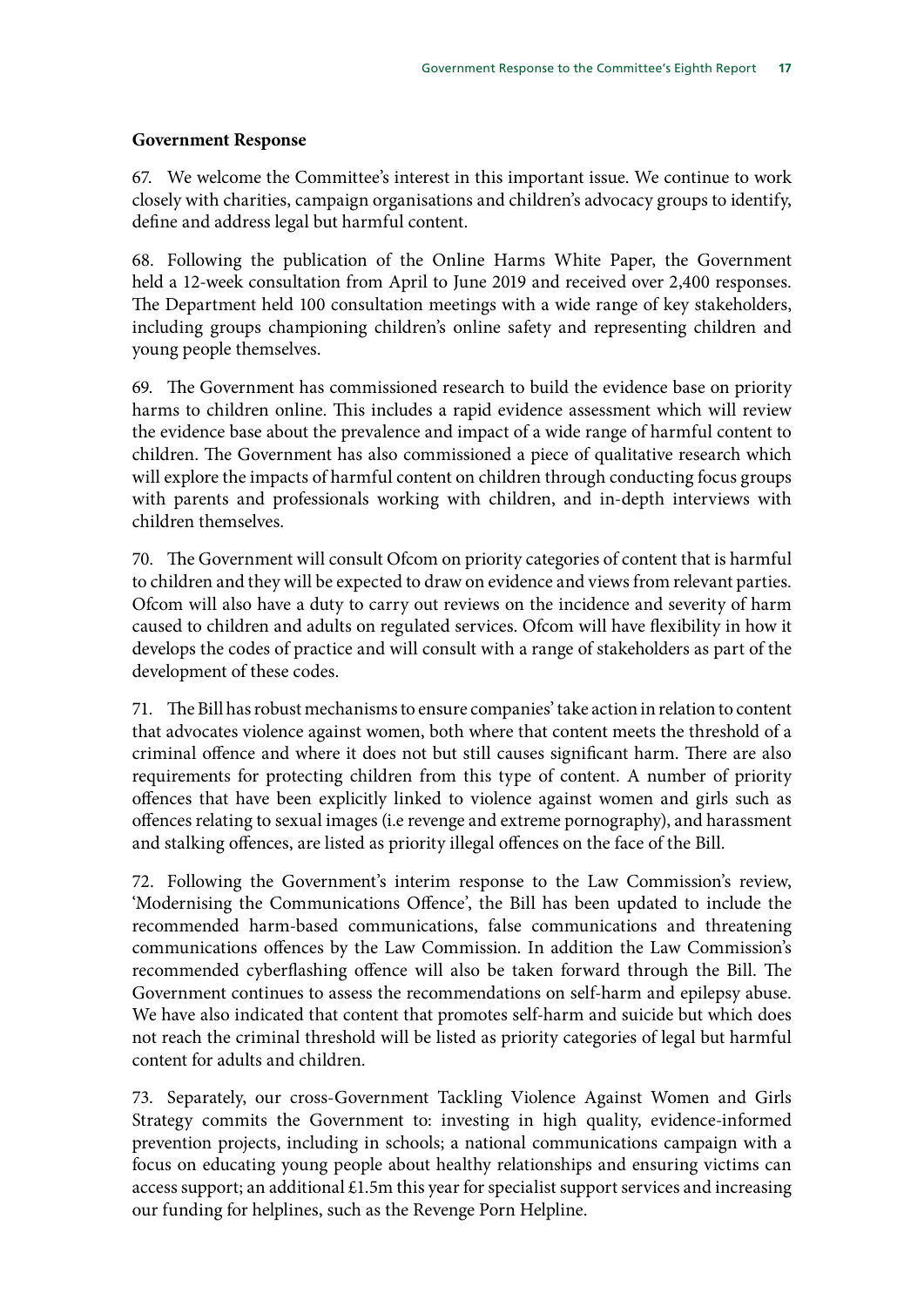## **Enforcing the regime**

#### *Summary*

- This chapter focuses on Ofcom's powers to gather information and enforce the regime and the right of users to bring claims in court.
- The Government has been clear that delivering greater transparency, trust and accountability is at the heart of the new regulatory framework and that Ofcom must have strong enforcement powers to hold companies to account.
- The Committee's recommendations in this area focus on strengthening and providing more clarity about Ofcom's information-gathering and enforcement powers.
- Since publication of the draft Bill, we have developed the Bill further to:
	- bring forward senior management liability for non-compliance with information requests so that the offence comes into force shortly after Royal Assent.
	- refine the Use of Technology power (now known as the 'Notices to deal with terrorism content or CSEA content (or both)').
	- require user-user service providers to set out that users have a right of action in court when their content is removed in breach of a user-user service provider's terms of service.
- We have also decided not to support the establishment of a permanent Joint Committee on Digital Regulation.

## **DCMS Committee Recommendation – Transparency and informationgathering powers (Para 33)**

74. *We recommend that the Government provide Ofcom with the power to conduct confidential auditing or vetting of a service's systems to assess the operation and outputs in practice (itself or through an independent third party) in Chapter 3 of the Bill. Alongside the power to request generic information about how "content is disseminated by means of a service", the Government should also include in Section 49(b) a nonexhaustive list of specific information that may be requested, subject to non-disclosure, including:*

- a) *The provider's objectives and the parameters for a system's outputs, (such as maximising impressions, views, engagement and so on);*
- b) *Their metrics for measuring performance and references of success;*
- c) *The datasets on which systems are developed, trained and refined, including for profiling, content recommendation, moderation, advertising, decision making or machine learning purposes;*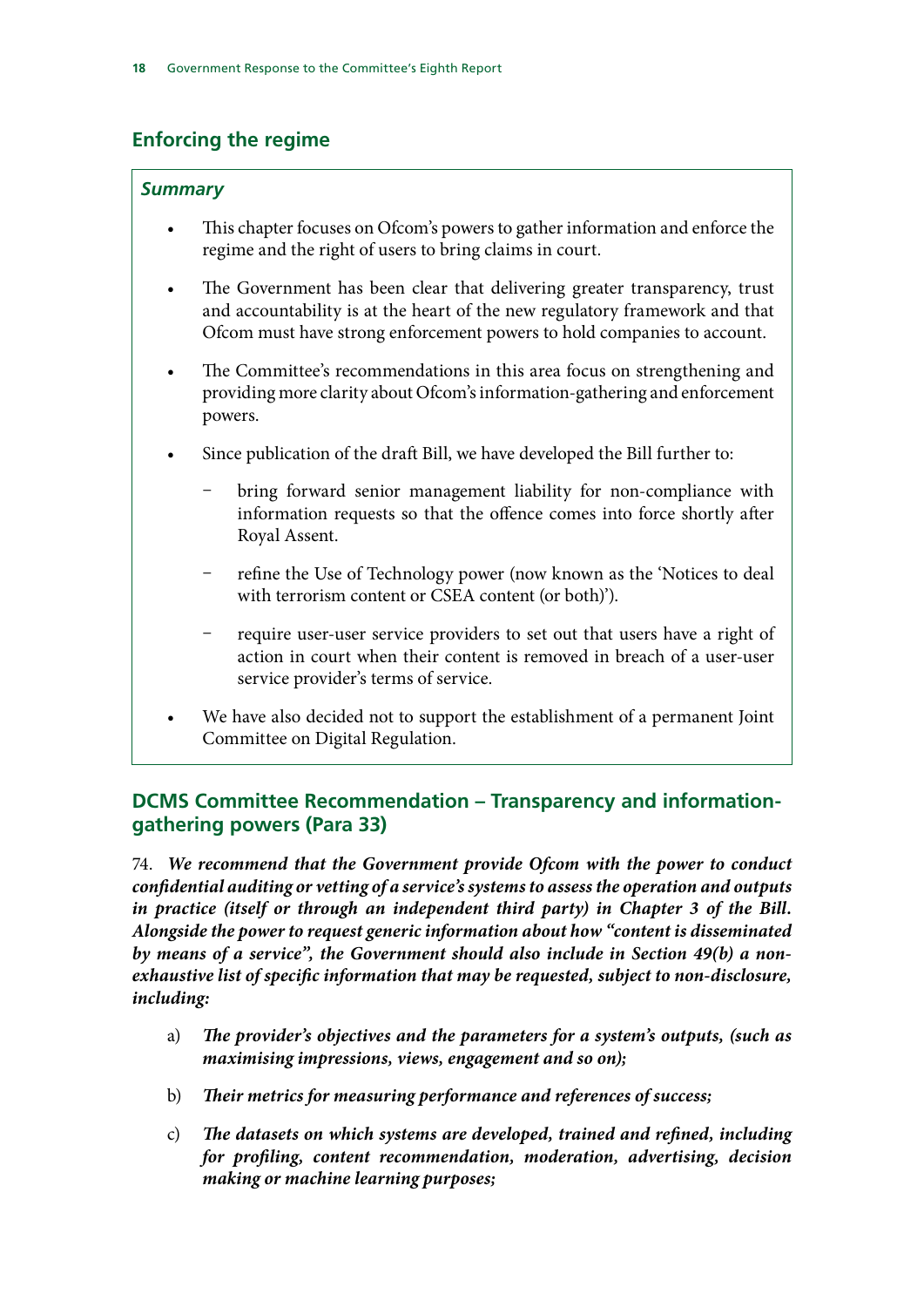- d) *How these datasets are acquired, labelled, categorised and used, including who undertakes these tasks;*
- e) *Data on and the power to query a system's outputs, including to request or scrape information on said outputs given particular inputs.*

#### **Government Response**

75. We welcome the Committee's detailed recommendations in this important area. We have clarified in the Bill that Ofcom will have the power to audit a service's systems and processes in order to assess compliance and/or develop an understanding of risk.

76. Beyond this, we consider that the Bill will enable Ofcom to require the types of information suggested by the Committee. Ofcom will be able to request this information, through their information gathering powers under clause 85. These powers are very broad and as such we are satisfied that Ofcom will be equipped to gather the information it needs to effectively regulate the sector. There are strict limitations on Ofcom's disclosure of such material. Ofcom will be prohibited from disclosing information obtained from companies without consent, unless very clearly defined exemptions apply.

## **DCMS Committee Recommendation – Transparency and informationgathering powers (Para 34)**

77. *We also recommend that the online safety regime should require providers to have designated compliance officers, similar to financial services regulation and which we have advocated previously, in order to bake compliance and safety by design principles into corporate governance and decision-making.*

#### **Government Response**

78. We welcome the Committee's interest in ensuring the regime is enforced properly. We want senior executives in the tech sector to take these new responsibilities seriously and be held to account if they do not properly engage with the regime. Although not every company will need a designated compliance officer, we are confident the framework will operate to ensure that senior executives properly engage with their companies' new responsibilities.

79. Senior managers face criminal proceedings if they do not ensure their company properly engages with Ofcom and complies with its information requests. This will push senior executives to make sure Ofcom has the information it needs to regulate the tech sector effectively and enforce where needed. These criminal sanctions will now be in force shortly after Royal Assent so that senior managers can be quickly held to account by Ofcom.

80. We are also introducing additional information-related criminal offences, including for companies who provide false or misleading information or employees who lie when being interviewed by Ofcom. The package of enforcement powers and information offences will ensure Ofcom has access to the information it needs to do its job and promote strong compliance with the wider regime.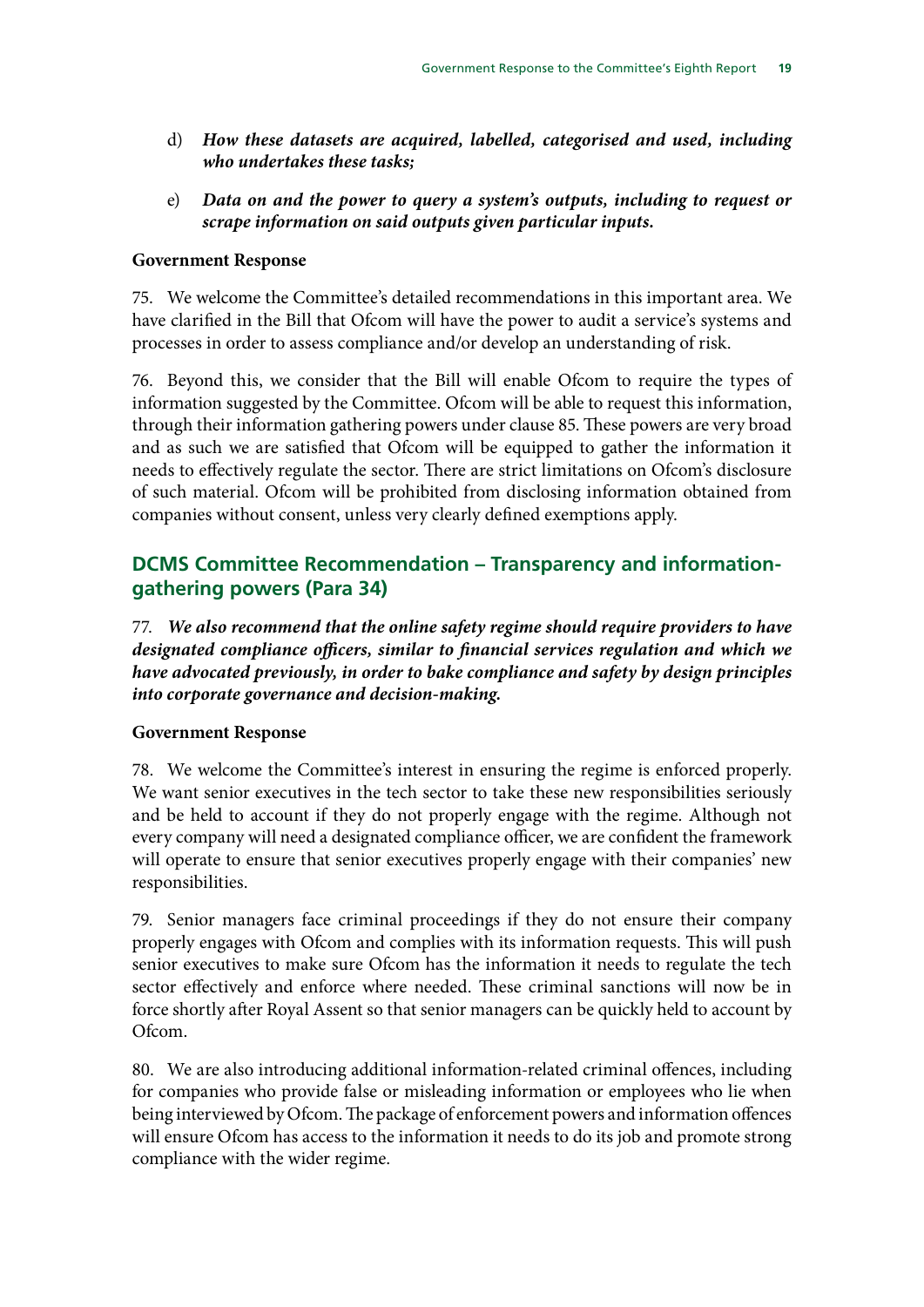## **DCMS Committee Recommendation – Enforcement powers (Para 38)**

## 81. *We recommend that the Government provide greater clarity about the use of enforcement powers contained in the Bill. First, it should make explicit that these powers apply only to in-scope services.*

#### **Government Response**

82. We thank the Committee for their recommendation. Ofcom can take enforcement action against providers of regulated services if they breach any of their duties under the Bill. Ofcom can also take enforcement action against any entity or person (not just regulated providers) who fails to comply with Ofcom's information requests or skilled persons' reviews. It can only utilise business disruption measures (including blocking) in relation to regulated services. The extent and scope of Ofcom's enforcement powers are already clearly stated in the Bill.

83. Further, Ofcom will consult and publish enforcement guidelines covering this new regime, which will provide more detail on how it intends on using its enforcement powers. Stakeholders will be able to respond to the consultation as they see fit. We therefore do not intend to make any changes to the Bill on this point.

## **DCMS Committee Recommendation – Enforcement powers (Para 39)**

84. *Second, it should redraft the use of technology notices by more tightly defining the scope and application of the power, the actions required to bring providers to compliance and a non-exhaustive list of criteria that might constitute a test as to whether the use of such power is proportionate, such as:*

- a) *The evidential basis for intervention (including the time period this evidence covers);*
- b) *The level of risk and severity of harm that exists on the service and the existing systems used to identify and mitigate or manage these risks;*
- c) *The implications for human rights, including freedom of expression and user privacy;*
- d) *The cost to the service relative to factors such as its user base and revenue.*

#### **Government Response**

85. We are making improvements to Ofcom's 'Use of Technology notice' power in line with the Committee's feedback. These notices are now known as 'Notices to deal with terrorism content or CSEA content (or both)'. We have amended the Bill to ensure that this power provides a robust response to the extremely concerning prevalence of CSEA online, while also ensuring there are built-in safeguards to ensure users' rights are upheld.

86. We have amended the Bill to refine this power. Instead of the existing test, Ofcom will be able to issue a notice requiring technology to be implemented if it considers it *necessary and proportionate*. This will ensure it has the power to use this power when it considers it is needed to tackle CSEA or terrorism content.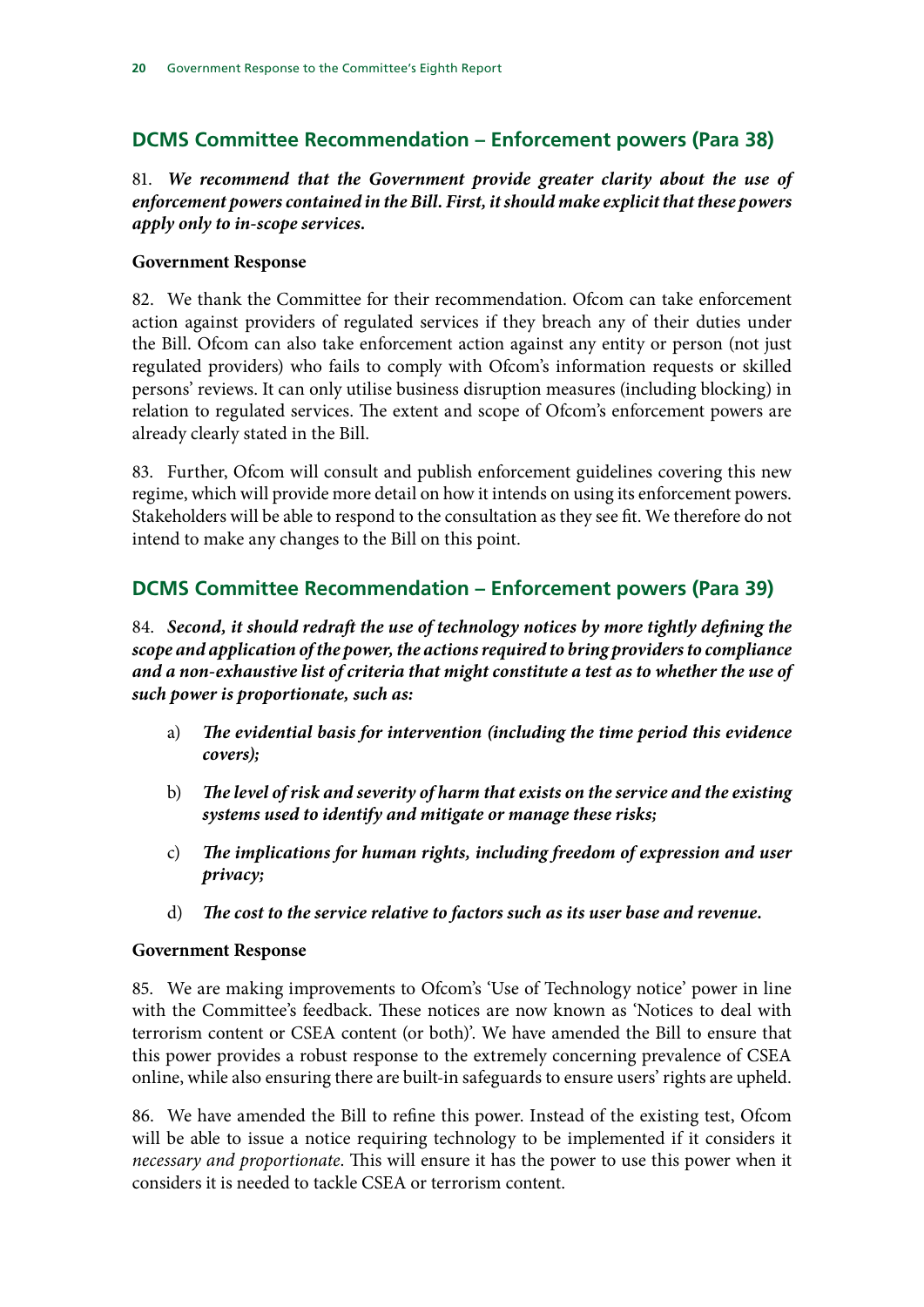87. We agree that stringent safeguards must regulate Ofcom's application of this power. Ofcom must also have had regard to a list of factors, including the level of risk of harm to users, the functionalities of the service and whether any less intrusive measures are likely to achieve the same reduction in illegal content. We believe this will ensure this power is used effectively and proportionately and will also allow Ofcom to draw on a wider range of evidence.

## **DCMS Committee Recommendation – Enforcement powers (Para 40)**

88. *Third, with regards to business disruption measures, we recommend that the Government provide greater clarity to other services in the supply chain by bringing forward more detailed proposals for how this would work in practice. This should include:*

- a) *Time frames and consultation requirements;*
- b) *Due consideration for human rights implications, including the unintended coverage of legal content;*
- c) *Consideration for the costs to services that might be required to enact the measure; and*
- d) *Processes for updating consumers.*

#### **Government Response**

89. We note the Committee's detailed recommendations. The Bill provides Ofcom with the necessary powers to oversee and enforce the new regime. It also places an obligation on Ofcom to publish enforcement guidelines to give further clarity and transparency on how it will exercise its powers. This will include more detail on how Ofcom will exercise its right to apply to the courts for business disruption measures. We expect Ofcom will engage extensively with relevant stakeholders when developing the guidance, and Ofcom will publish a consultation before finalising its enforcement guidelines.

90. It is worth noting that the courts will specify the exact requirements of each business disruption order, including timeframes for implementation. The courts also have to consider the rights of all the parties involved (including UK users) and be satisfied that the order is proportionate to the risk of harm.

## **DCMS Committee Recommendation – Enforcement powers (Para 41)**

91. *The Government should also give consideration to, and evaluate in its response to this Report, whether these powers are appropriately future-proofed given the advent of technology like VPNs and DNS over HTTPs.*

#### **Government Response**

92. We welcome and agree with the Committee's recommendation. The provisions have been drafted in tech-neutral language. We are confident that we have future-proofed these provisions to cover future technological changes.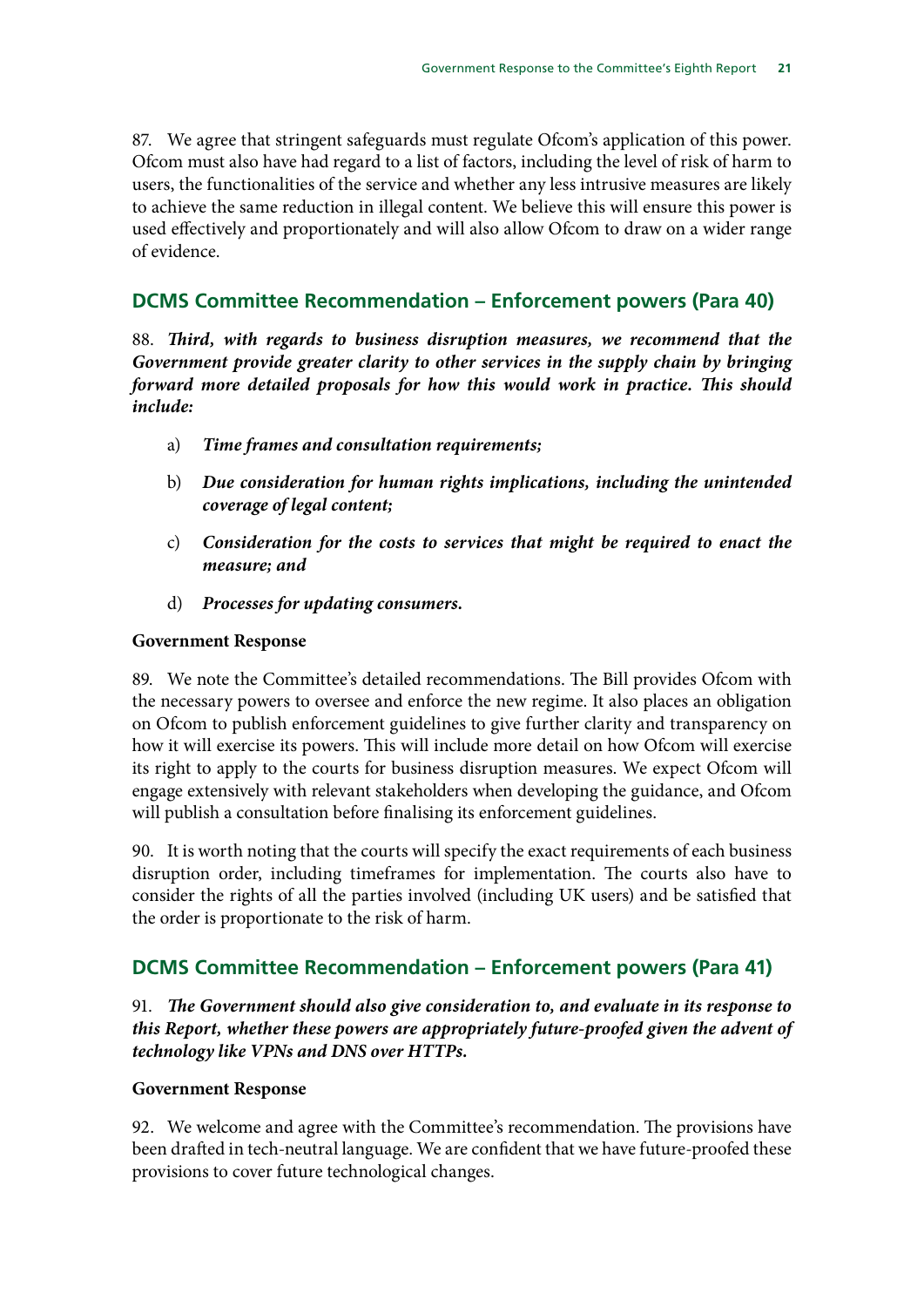# **DCMS Committee Recommendation – Enforcement powers (Para 42)**

93. *We recommend that the Government include a provision in the Bill to mandate publication of a breach notice by a service. This should include details of their breaches against the duty of care and be available to view on the platform.*

#### **Government Response**

94. We thank the Committee for their recommendation. Ofcom is required to publish details of its enforcement activity, unless it is not appropriate for publication (e.g. for public interest reasons). We believe this will bring sufficient transparency to Ofcom's enforcement activity. As such, we do not propose to require regulated providers to publish details of any breaches they have committed on their service.

## **DCMS Committee Recommendation – Redress and judicial review (Para 44)**

95. *The Government must provide further clarity on the subject of redress and judicial review to ensure the effective implementation of the Online Safety Bill. We recommend that the Government should include a provision in the Bill to clarify that the right of eligible entities to make super-complaints before Ofcom is without prejudice to the right of individuals to access courts and make judicial complaints on a case-by-case basis for breaches of user-to-user and search service providers' duties of care laid down in the Bill and other acts or omissions that are unlawful under other applicable laws. The Government should amend Clauses 15(3) and 24(3) to impose a duty on providers to operate a complaints procedure that gives users notice of any restriction on their ability to access and use the service, along with the reasons for the restriction.*

## **Government Response**

96. We welcome the Committee's recommendations regarding user redress. We can assure the Committee that the super-complaint mechanism is not intended to override users' ability to take action against a company in court. It is important that users are able to access effective redress mechanisms and the super-complaints mechanism is only one part of a package of user redress mechanisms set out in the Bill.

97. In response to the Committee, however, we are requiring user-user service providers to set out in terms of service that users have a right of action in court where their content is removed in breach of a service provider's terms of service.

98. With regard to the recommendation that providers should be required to notify users if their content is removed from a service, Ofcom will be required to set out how service providers subject to the safety duties can comply with their user redress duties, where applicable, in codes of practice. We expect that, where proportionate, this could include provision for those service providers to give users notice of any restriction on their ability to access and use the service, along with the reasons for the restriction.

99. This will not necessarily be proportionate in all cases, for example for very small service providers. As such we do not intend to specify this level of detail in legislation, however we do expect that Ofcom will consider whether to include steps such as these when developing the codes of practice.